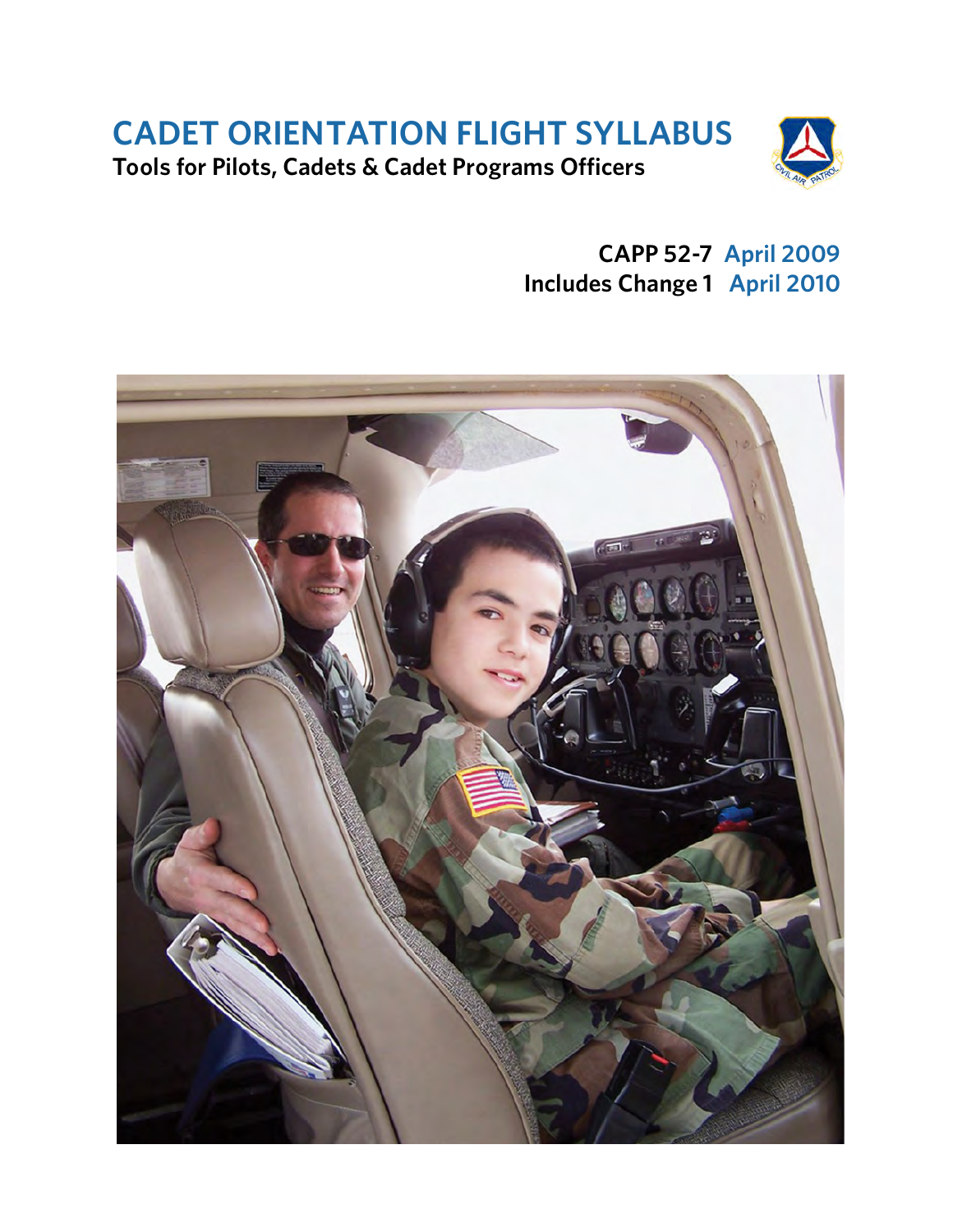# **CAPP 52-7** April 2009 **Includes Change 1**, April 2010 **CADET ORIENTATION FLIGHT SYLLABUS**

# **O-FLIGHT PROGRAM MOTTO:** *Safe, Fun, Educational*

The #1 reason cadets join Civil Air Patrol is to fly. To motivate them to achieve in the Cadet Program, fly them regularly. It is because of the flying program that CAP is able to accomplish its other goals in leadership, fitness, and character. This guide explains how to conduct the cadet orientation flight program.

# **CONTENTS**

| Resources for Local Leaders 6 |        |
|-------------------------------|--------|
| Orientation Flight Syllabi    | $15 -$ |

# **SUMMARY OF CHANGES**

This edition of CAPP 52-7 replaces the version dated 1 April 2007. The only substantive change is a clarification that senior members (except the pilot in command) are prohibited from participating in cadet orientation flights flown as Air Force-assigned missions. See paragraph 3 on page 3. This edition also includes several new resources to help local leaders conduct the program. **Change 1, April 2010**: Paragraphs 4, 5, 19, 20, and each syllabus checklist were slightly edited to emphasize the long-standing policy mandating that pilots must never permit cadets to handle the controls during take-off, landing, or when below 1000 ft AGL.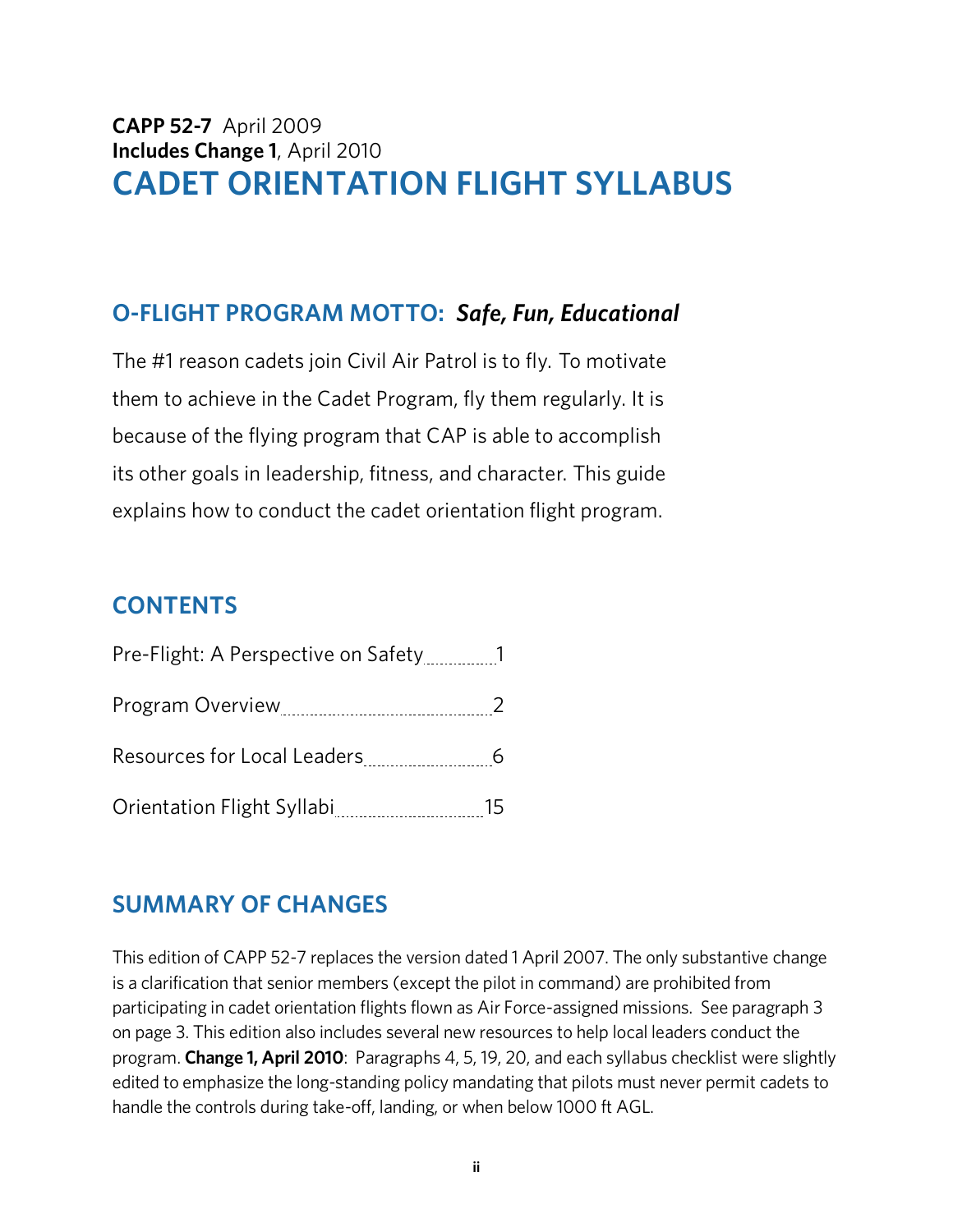# *Pre-flight:* **A PERSPECTIVE ON SAFETY**

The primary goal of the Civil Air Patrol cadet orientation flight program is to share with cadets the thrill of flying. However, that objective will be achieved only if safety is a priority.

The greatest burden for keeping everyone safe when flying falls to the pilot. Nervous moms will tell you that safety is their first concern, and rightly so. By honoring the special trust that parents place in them, pilots can become better aviators. Nothing focuses the mind like having someone's child in your cockpit.

Moreover, orientation flights are opportunities for cadets to become safety conscious. Pilots and Cadet Programs Officers should look for teachable moments where they can weave the following points into the day's activities:

**The Drug-Free Ethic.** You cannot react quickly and perform as a skilled aviator while under the influence of alcohol or drugs. Professional pilots and technicians are subjected to random drug tests. Flying is a sobering responsibility.

**Planning to Stay Safe.** Safety doesn't happen by accident, it requires planning. Pilots demonstrate this fact by checking the weather, examining their aeronautical charts, pre-flighting the aircraft, filing a flight plan, and briefing the passengers before they take-off.

**Disciplined Airmanship.** Staying safe means following the rules. Pilots stick to the syllabus or flight plan. They have their checklists at the ready and they follow them. They don't horse around or tolerate showboating.

Everything we do involves risk. To stay safe, manage those risks through Operational Risk Management. ORM is a common sense way to detect, assess, and control risk. This process involves having a team identify the activity's potential hazards, assess the risks, and decide on risk controls before the activity begins. To learn more about ORM, visit the safety section at gocivilairpatrol.com.

The only way to keep cadets having fun is to keep them safe*.*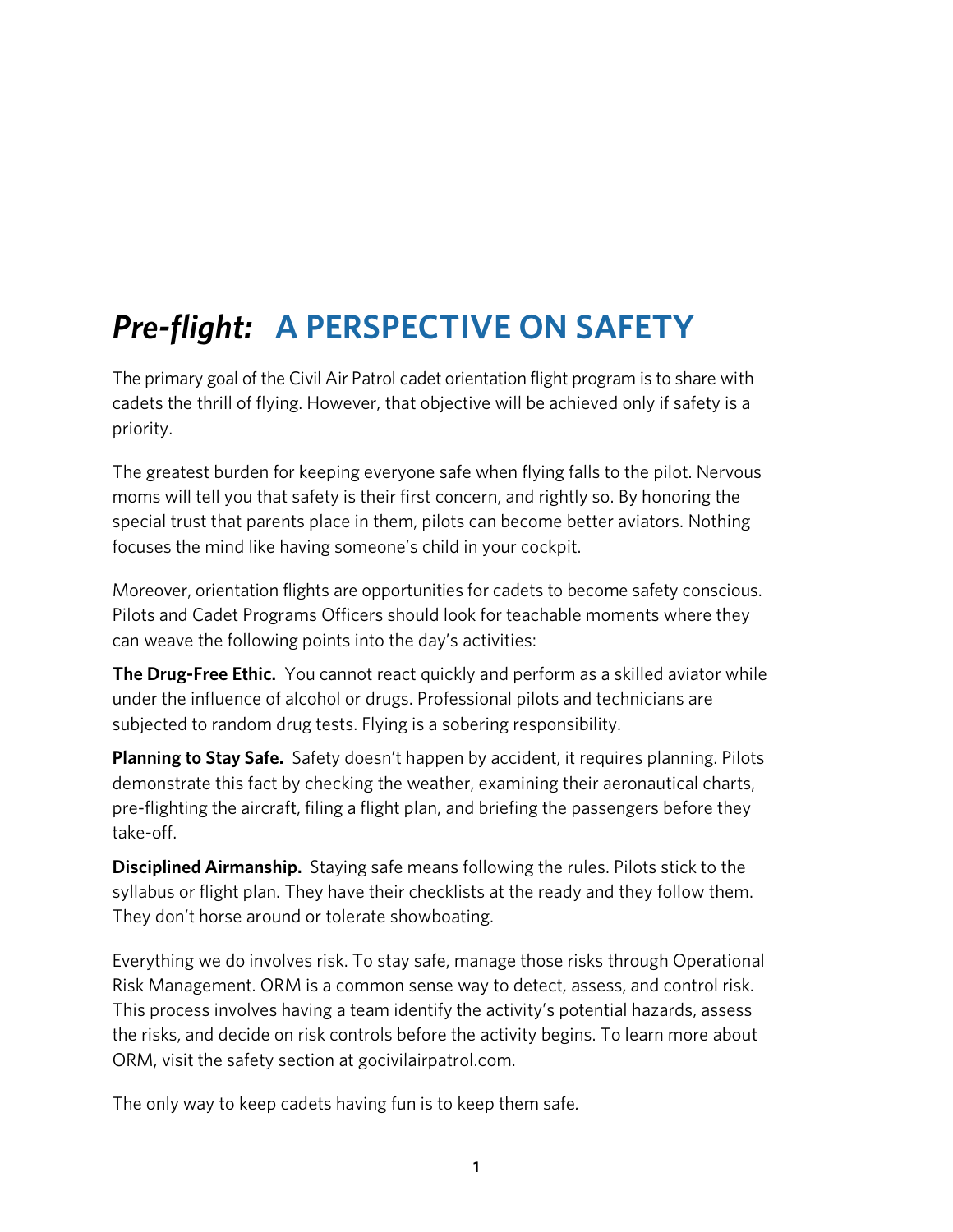# **PROGRAM OVERVIEW**

## **1. GOAL & MOTTO**

The Cadet Orientation Flight Program introduces youth to general aviation through hands-on orientation flights in single engine aircraft and gliders. The program's motto describes what cadet flying is all about: "Safe, Fun, Educational."

The program is limited to current CAP cadets under 18 years of age. At no time will cadets sustain any costs associated with this program.

## **2. ROLE OF LOCAL LEADERS**

**Wing Headquarters** manages the program budget and reimbursement process and ensures local leaders conduct the program properly. Some wings may choose to support the program by appointing a senior member to coordinate all flights and manage the program. Wings may supplement this pamphlet only with the consent of NHQ/DO and NHQ/CP.

**Squadron Commanders** should try to provide each new cadet with an orientation flight within 60 days of joining CAP. Squadron commanders should also strive to provide each cadet with at least 1, but preferably 2, flights per year by conducting orientation flight days once per quarter. (While it may not be possible to fly every cadet quarterly, by holding four orientation flight days per year, each cadet should receive 1 or 2 flights per year.) To manage the program, each commander should appoint an orientation flight coordinator. The aerospace education officer or activities officer could be an ideal candidate.

**Orientation Flight Coordinators** are senior members who plan cadet flying activities. Some of their key tasks include:

- Developing schedules and sortie plans
- Coordinating to obtain pilots and aircraft, to include working with neighboring squadrons and/or group or wing headquarters
- Managing cadet sign-up rosters
- Entering flight data into WMIRS
- Coordinating with other staff officers who support cadet flying such as public affairs and aerospace education officers
- Updating the CAPF 66, *Cadet Master Record,* to record which syllabus flights the cadet has completed and which are remaining.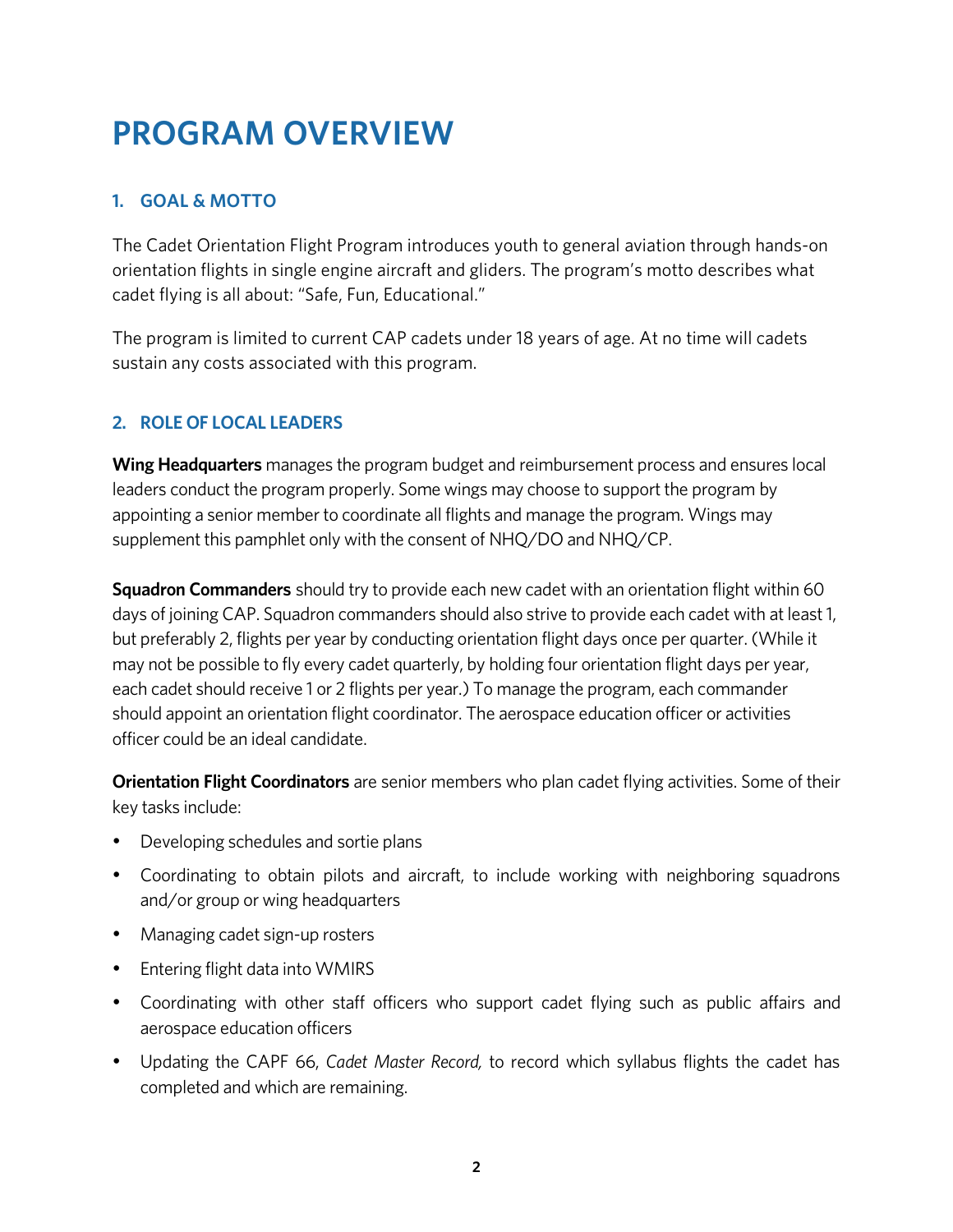#### **3. ELIGIBILITY REQUIREMENTS**

Orientation flights are available only to current CAP cadets under 18 years of age. Senior members are not authorized to participate in flights being conducted as Air Force-assigned missions unless they are serving as the pilot in command or escorting a cadet who requires special assistance.

#### **4. FLIGHT REQUIREMENTS**

All flights must be conducted in accordance with CAPR 60-1, *CAP Flight Management.* The hallmarks of a successful orientation flight include:

**Focusing on safety.** Every flight will conform to the syllabus and be consistent with safety. Flights will only be conducted in daylight and in visual meteorological conditions (VMC).

**Flying single-engine aircraft or gliders.** Flights will be accomplished only in single engine aircraft and in gliders.

**A thrilling experience.** Cadets should be allowed to handle the flight controls, under the pilot's supervision, during the non-critical phases of flight (e.g.: not during take-off, landing, or an emergency). **Only qualified CAP pilots may handle the controls below 1,000 ft AGL.**

**Fulfilling at least 80% of the flight syllabus's goals.** Each flight has an educational purpose, as discussed in the various syllabi. The goal is to complete the syllabus objectives in one sortie.

**Lasting 0.7 – 1.2 hours in duration.** Actual flight time will depend on local conditions. All flights can safely be accomplished in 0.7 to 1.0 flight hours. National Headquarters may limit the reimbursements if flights are longer than 1.2 hours.

**Maximizing the use of the aircraft.** It is the cadet seated in the front seat who is the primary "student" during an orientation flight. However, in powered aircraft, a second or third cadet should fly in the back seat, as weight and balance allows. Cadets may have as many back seat flights as possible. Back seat flights are observation flights only and are not reimbursable. You must have a cadet in the front seat if back seat rides are flown.

**Properly seating the participants.** The pilot of powered aircraft will occupy the left front seat. The pilot of glider aircraft will occupy the rear seat, proficiency permitting (or the left seat of gliders that have side-by-side seating).

Avoiding extreme maneuvers. Pilots will not perform extreme maneuvers, aerobatics, spins or emergency procedures (unless, of course, there's an emergency).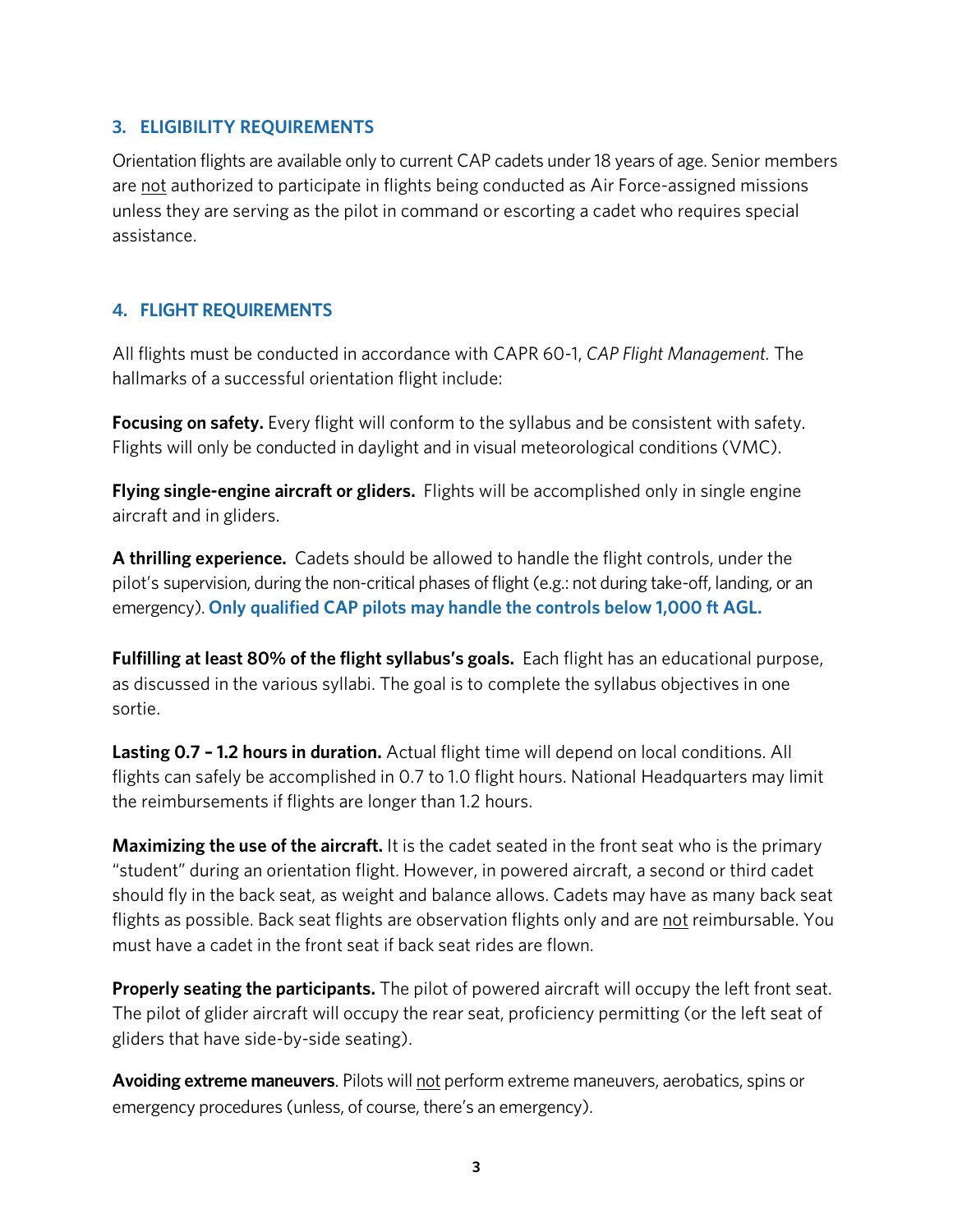#### **5. PILOT REQUIREMENTS**

Cadet orientation flight pilots will be qualified and selected in accordance with CAPR 60-1, *CAP Flight Management*. Moreover, cadet orientation pilots are required to:

- 1. Ensure that participating cadets are under age 18 and are current CAP members.
- 2. Pre-flight and operate the aircraft in a safe manner, consistent with CAP and federal aviation regulations.
- 3. Brief cadets on how to operate around the aircraft.
- 4. Adhere to the flight syllabus. Allow cadets to handle the flight controls only during the noncritical phases of flight. However, **pilots must never permit cadets to handle the controls at takeoff or landing or when below 1000 feet AGL.**
- 5. Enter the flight information online through WMIRS (see paragraph 8).

Pilots should be familiar with the cadet *Aerospace Dimensions* modules, available in the "cadet library" on the CAP website. The flight syllabi work hand-in-hand with the modules. By being familiar with the subject matter the cadets are studying, pilots can make the orientation flights that much more educational.

#### **6. CADETS' RESPONSIBILITIES**

A cadet's first responsibility is to arrive ready to fly on orientation flight day. This is an expensive program involving a great deal of planning and coordination. Therefore, it is important for cadets to arrive on time and ready to fly. Commanders should ask cadets to bring the following with them:

- The uniform of the day
- Sunglasses
- Chewing gum
- Snacks and water
- Camera (optional)

#### **7. FINANCIAL REIMBURSEMENTS**

Each wing is allotted funds for cadet orientation flights. Wings must manage the financial aspects of the program in accordance with CAPR 173-3, *Payment for Civil Air Patrol Support.* That regulation also specifies the reimbursement rates for aircraft used for cadet flying.

Sometimes, pilots or squadrons want to fly cadet orientation flights but not seek reimbursement. Since National Headquarters is tracking all of the cadet orientation flights flown, please enter the code "75" in the *Syllabus Number* field for orientation flights not seeking reimbursement.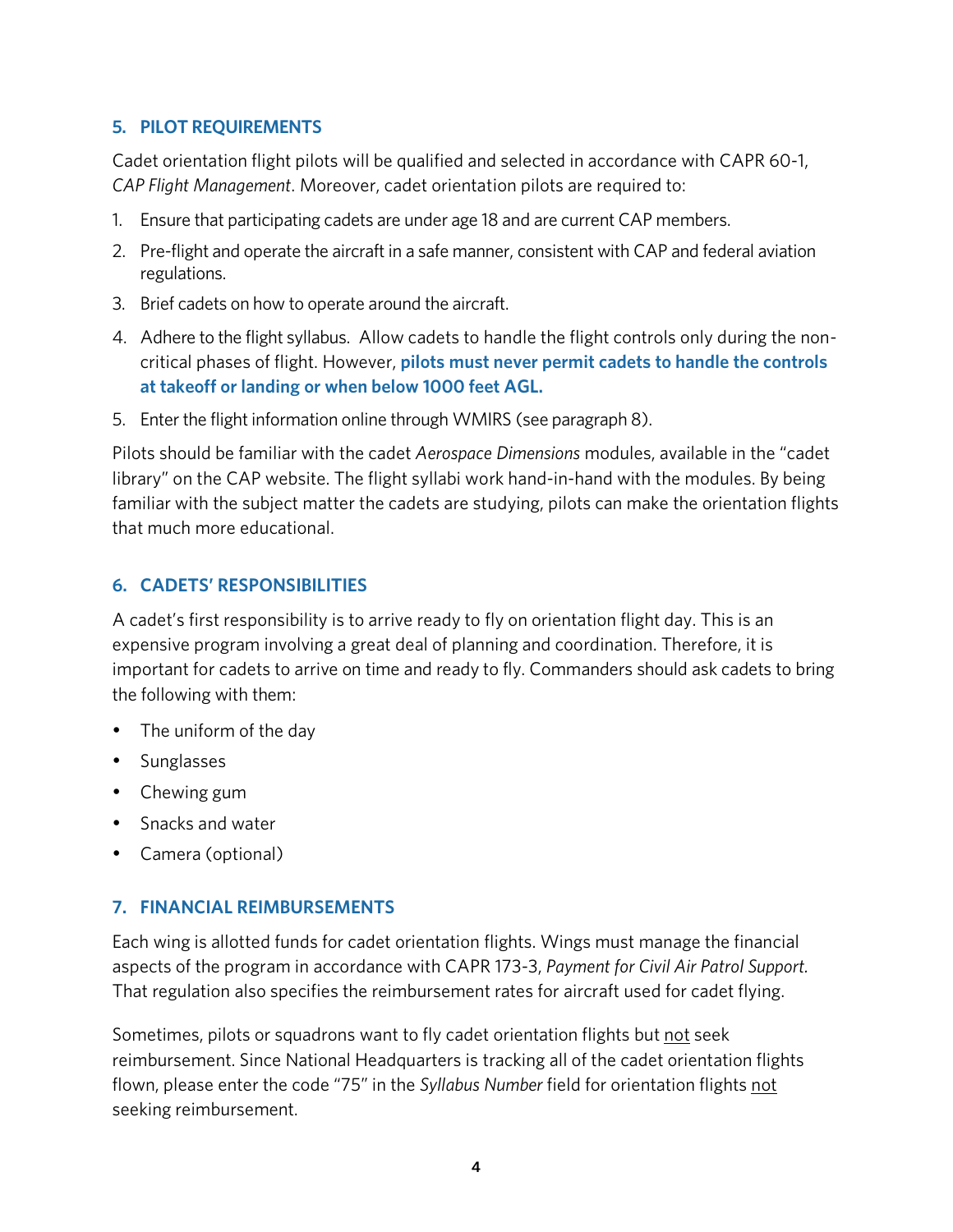#### **8. ONLINE REPORTING**

Before National Headquarters reimburses orientation flight expenses, the flight data must be entered into WMIRS, the Web Mission Information Reporting System, available at **https://missions.cap.af.mil/login.htm**

The rules and procedures for entering cadet orientation flight information are the same as those used for reporting other CAP flight activities (see the WMIRS web site for details).

- **Squadron commanders**, or their representatives, are responsible for entering the orientation flight data into WMIRS. For technical support, please see the contact information on the WMIRS web site.
- **Wing commanders** are responsible for managing the cadet orientation flight program in their wings to include expending funds, allocating resources and determining reasonable ferrying conditions. They are responsible for auditing the flight information for accuracy and timeliness and for avoiding fraud, waste or abuse.

#### **9. FERRY FLIGHTS**

Wings should develop and publish a matrix indicating the number of orientation flights needed to justify ferrying an aircraft from one location to another. A sample matrix is shown below:

|                | Ferry aircraft to: | ABC | <b>DEF</b> | <b>GHI</b> | JKL |
|----------------|--------------------|-----|------------|------------|-----|
|                | ABC (Gotham)       |     |            | 6          | 8   |
|                | DEF (Tatooine)     |     |            |            | 6   |
| aircraft from: | GHI (Mordor)       | 6   |            |            |     |
| Ferry          | JKL (Krypton)      |     | 6          |            |     |

#### **10. AWARD CERTIFICATE**

Commanders should present CAPC 77, *Certificate of First Flight*, to cadets upon completing their first CAP orientation flight.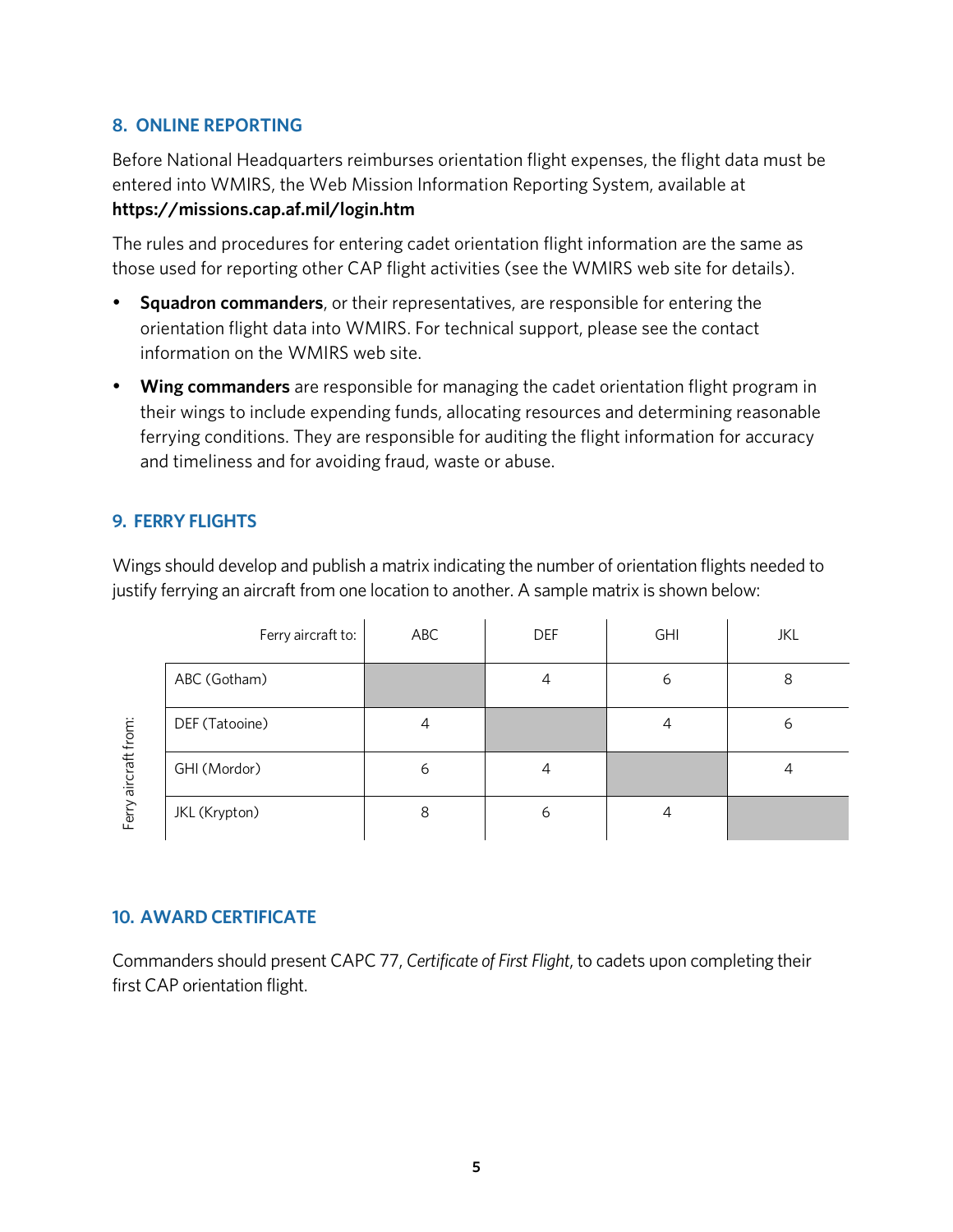# **RESOURCES FOR LOCAL LEADERS**

## **11. CADET STAFF**

To provide cadets with leadership opportunities, the squadron may appoint Cadet Briefing Officers. These individuals should be cadet officers or NCOs who are particularly knowledgeable about aviation. Cadet Briefing Officers assist the pilots in preparing cadets for their orientation flights. Suggested duties include:

- Leading the Pre-Flight Activity (see section 15)
- Reviewing the flight syllabus with cadets, before take-off
- Discussing how the flight syllabus relates to the topics studied in *Aerospace Dimensions*
- Helping cadets find the departure airport on a sectional chart and examining the route or landmarks in the general area where the flights will be located
- Ensuring cadets have the following (optional) equipment: sunglasses, a digital camera, snacks, chewing gum, water
- Discussing safety precautions to observe when on the tarmac (no headgear, stand clear of propellers, no running)
- Advising cadets to visit the restroom before take-off
- Introducing the pilots and cadets to one another
- Answering general questions about the flight
- Following-up with cadets after landing to discuss the success of their flight, look for ways to improve the program, and check their morale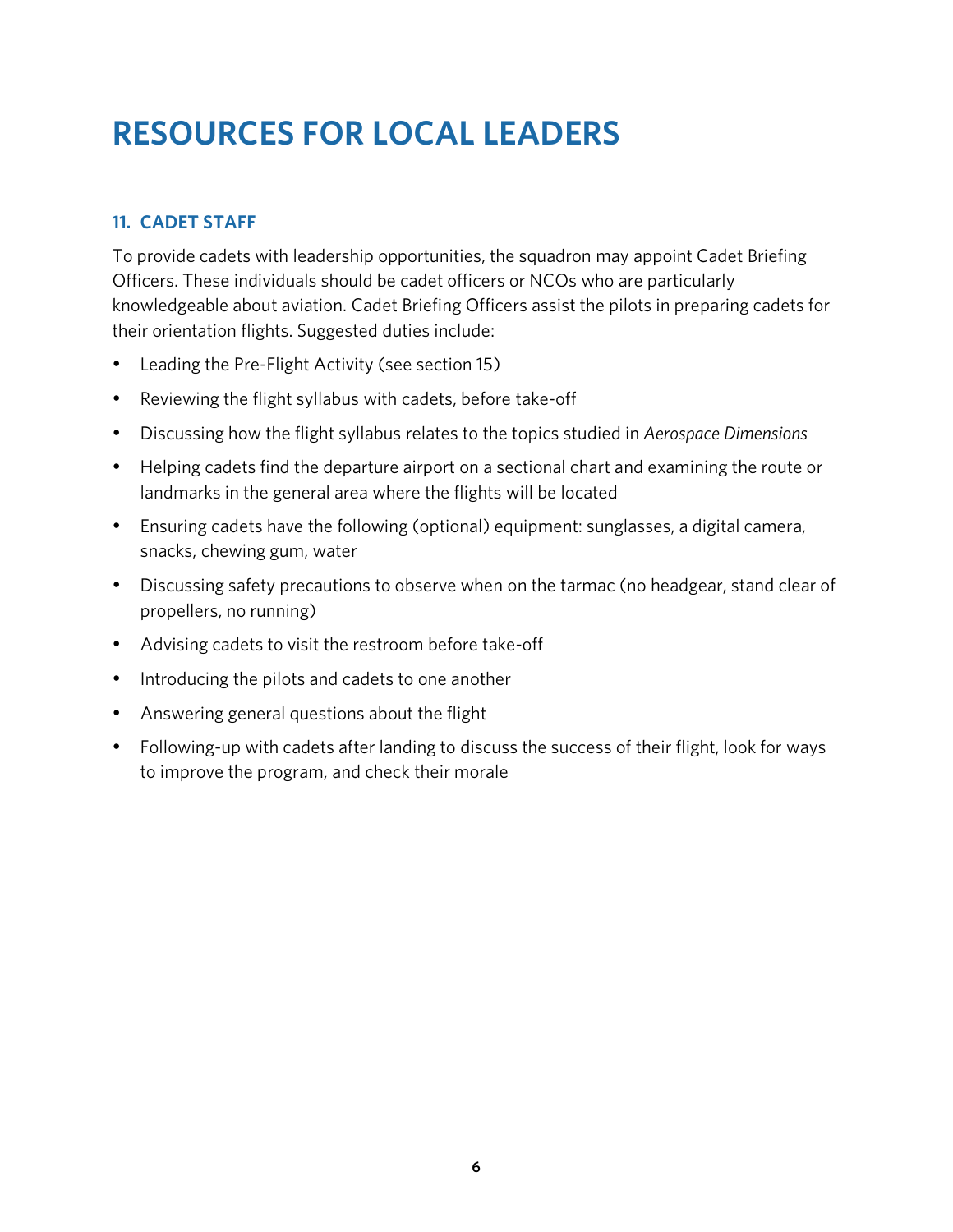| Project<br>Officer                  | pilots & aircraft<br>Coordinate for                       | pilots & aircraft<br>Coordinate for                       | Announce activity:<br>- Primary date<br>procedures<br>- Rain date<br>- Location<br>-Sign-up | schedule & sortie<br>Officer (optional)<br>Select & prepare<br>Begin preparing<br>Cadet Briefing<br>plan | Finalize schedule<br>sufficient (pilots,<br>resources are<br>& sortie plan<br>Verify that<br>aircraft) | Confirm schedule<br>current members<br>cadets are under<br>age 18 and are<br>Verify that all<br>participating<br>with pilots | delay, or postpone<br>Discuss weather<br>whether to go,<br>pilots; decide<br>forecast with<br>flights          | operations and the<br>schedule & sortie<br>Supervise ground<br>execution of the<br>Enter flight data<br>into WMIRS<br>plan |
|-------------------------------------|-----------------------------------------------------------|-----------------------------------------------------------|---------------------------------------------------------------------------------------------|----------------------------------------------------------------------------------------------------------|--------------------------------------------------------------------------------------------------------|------------------------------------------------------------------------------------------------------------------------------|----------------------------------------------------------------------------------------------------------------|----------------------------------------------------------------------------------------------------------------------------|
| Pilots                              | discuss scheduling<br>Volunteer to fly;<br>& availability | discuss scheduling<br>Volunteer to fly;<br>& availability |                                                                                             |                                                                                                          |                                                                                                        | Confirm schedule<br>with project<br>officer                                                                                  | decide whether to<br>Discuss weather<br>postpone flights<br>project officer;<br>forecast with<br>go, delay, or | $\overline{\mathsf{F}}$                                                                                                    |
| <b>Affairs</b><br>Officer<br>Public |                                                           |                                                           |                                                                                             |                                                                                                          |                                                                                                        | Invite local media<br>to event                                                                                               | Follow up with<br>local media                                                                                  | interview cadets &<br>Take pictures and<br>Prepare press<br>release<br>pilots                                              |
| <b>Briefing</b><br>Officer<br>Cadet |                                                           |                                                           |                                                                                             |                                                                                                          | Pre-Flight Activity<br>Begin planning                                                                  | to bring with them<br>schedule & what<br>Brief cadets on                                                                     |                                                                                                                | Brief cadets prior<br>to flights                                                                                           |
| Cadets                              |                                                           |                                                           | Begin signing-up                                                                            | Deadline to<br>sign-up                                                                                   |                                                                                                        |                                                                                                                              | Prepare uniform,<br>organize gear<br>Review flight<br>syllabus                                                 | $\overline{\mathsf{F}}$                                                                                                    |
|                                     | -6 weeks                                                  | 5 weeks                                                   | -4 weeks                                                                                    | 3 weeks                                                                                                  | -2 weeks                                                                                               | -1 week                                                                                                                      | -1 day                                                                                                         | Flying Day                                                                                                                 |

12. SUGGESTED PLANNING TIMELINE **12. SUGGESTED PLANNING TIMELINE**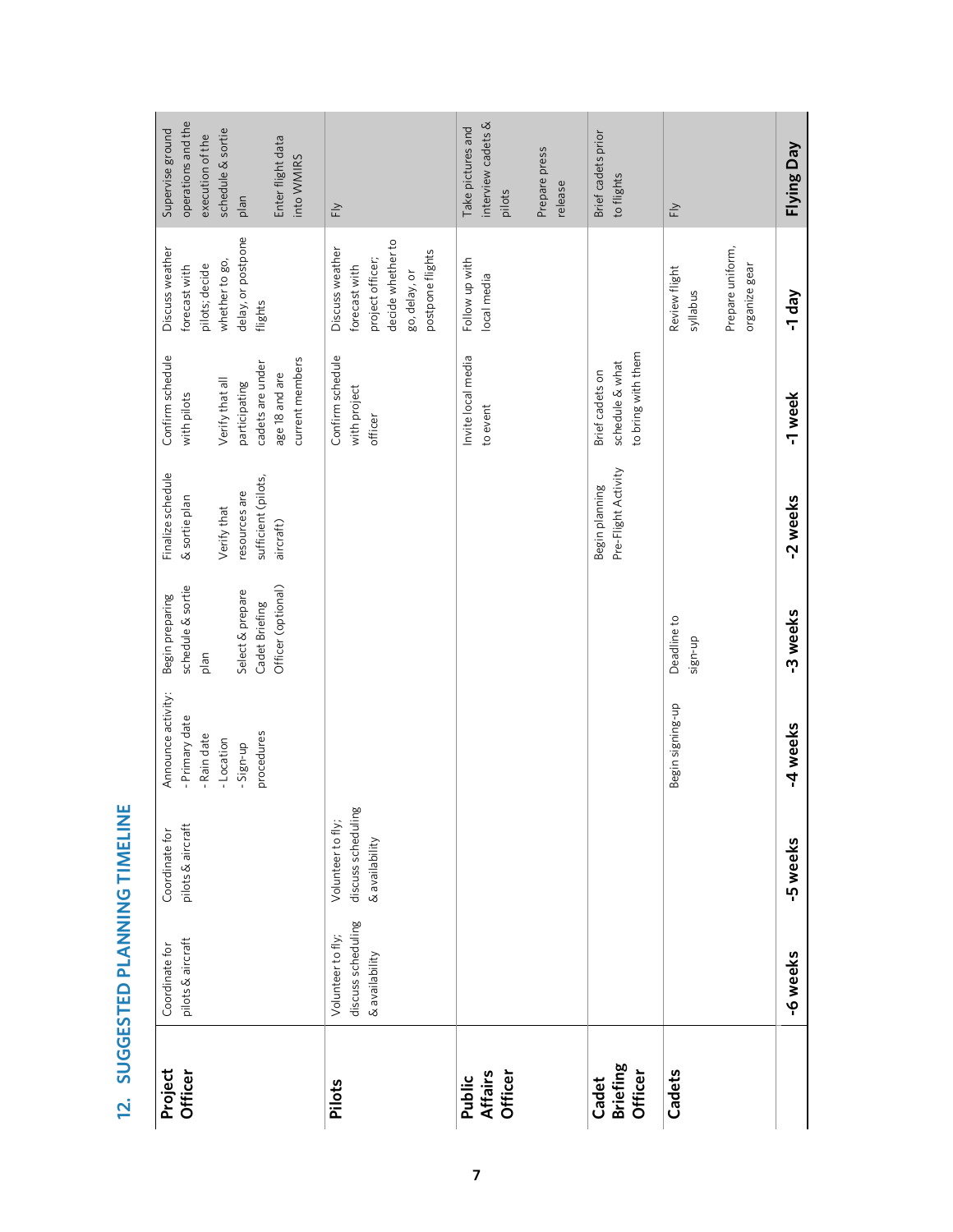#### **13. RECIPE FOR A SUCCESSFUL O-FLIGHT DAY**

- Coordinate for aircraft and pilots about 6 weeks in advance.
- Ask your hometown airport to lend you a conference room to use as a base of operations.
- Coordinate with an FBO to take care of your fuel and other service needs.
- Have all cadets sign-up in advance to participate. Ensure each knows what time they need to report to the airport. Ensure parents are aware of their cadet's commitment to participate.
- Ensure parents are comfortable with the orientation flight program. Use the Parents' Fact Sheet (section 16) to help answer their questions and show that CAP is committed to their child's safety.
- Give parents a cell phone number where they can reach one of the seniors at the airport.
- Prepare a detailed schedule / sortie plan, as illustrated in paragraph 14 below.
- Have at least one senior member or cadet sponsor member stationed on the ground to supervise cadets and prepare for the next sortie, to limit the aircraft's downtime.
- Have meaningful activities to occupy cadets as they wait their turn to fly.
- Take lots of pictures and send a press release to local media.
- Allow parents to meet the pilot and see the aircraft before their cadet flies.
- Working with the pilots, discuss plans for inclement weather.
- Have a supply of First Flight Certificates ready.
- Have a copy of the Cadet Orientation Flight Syllabus at the ready.
- Ensure all participating cadets are current members under age 18.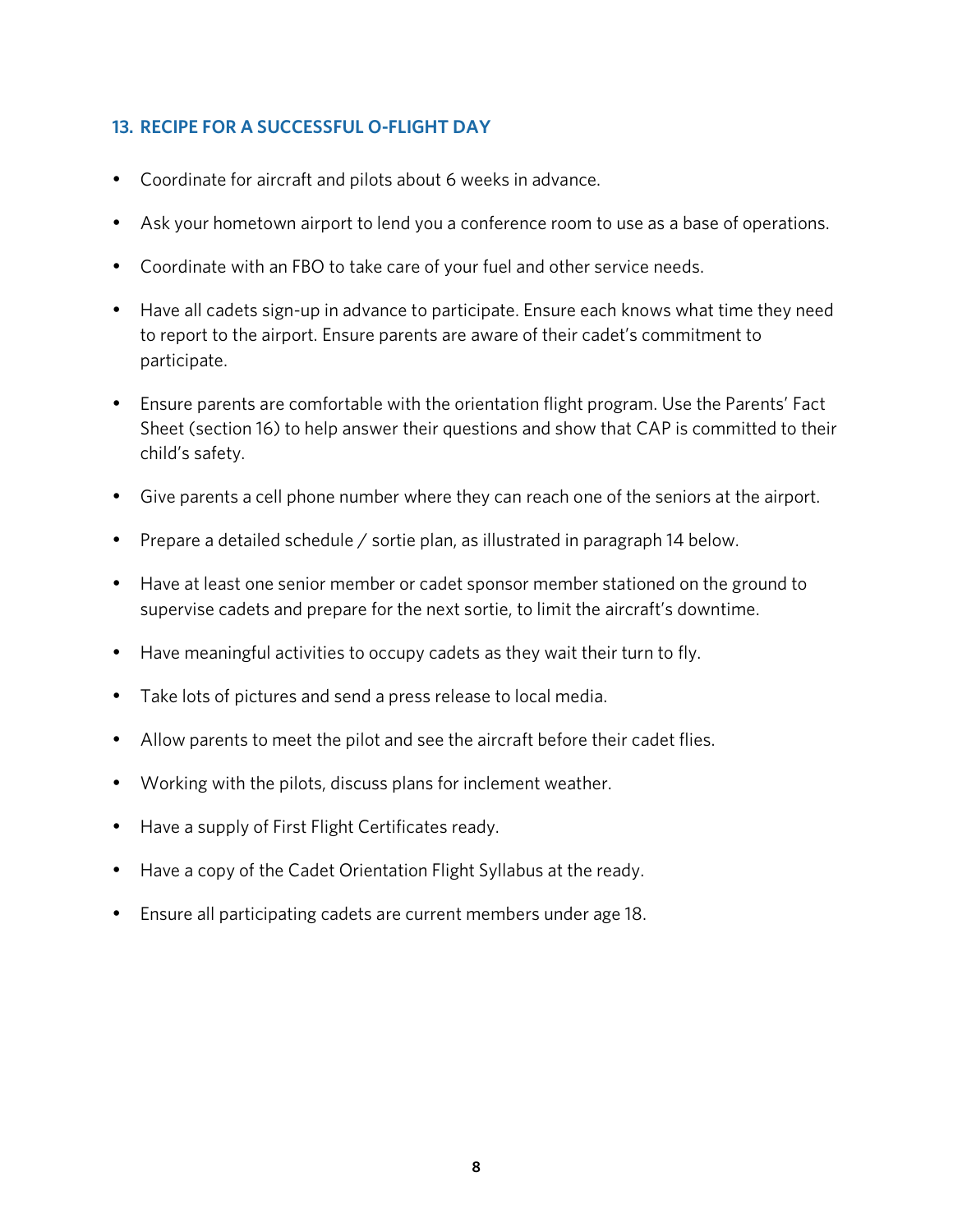#### **14. SAMPLE SCHEDULE & SORTIE PLAN**

|                                            | Cessna 172<br>N99100                                                              | Cessna 182<br><b>N9930E</b>                                                         | <b>Command Post</b><br><b>Officer</b> |
|--------------------------------------------|-----------------------------------------------------------------------------------|-------------------------------------------------------------------------------------|---------------------------------------|
| <b>FERRY</b><br><b>FLIGHT</b><br>0730-0800 | <b>NA</b>                                                                         | XYZ Field to ABC Field<br>Pilot: Capt Earhart<br>Co-Pilot: Capt Eaker               |                                       |
| <b>SORTIE1</b>                             | Pilot: Maj Lindbergh                                                              | Pilot: Capt Earhart                                                                 | <b>Command Post</b><br>opens at 0800  |
| 0830-0925                                  | ABC Field to XYZ Field<br>Front: Cdt Curry, Flt #2<br><b>Back: Cdt Arnold</b>     | ABC Field to XYZ Field<br>Front: Cdt Feik, Flt #1<br><b>Back: Cdt Goddard</b>       | Maj Curry                             |
| 1005-1100                                  | XYZ Field to ABC Field<br>Front: Cdt Arnold, Flt #2<br>Back: Cdt Curry            | XYZ Field to ABC Field<br>Front: Cdt Goddard, Flt #4<br><b>Back: Cdt Feik</b>       |                                       |
| 1100-1130                                  | Break, prep for next sortie                                                       | Break, prep for next sortie                                                         | Maj Curry                             |
| <b>SORTIE 2</b>                            | Pilot: Maj Lindbergh                                                              | Pilot: Capt Eaker                                                                   | 2d Lt Loening                         |
| 1130-1225                                  | ABC Field to XYZ Field<br>Front: Cdt Wright, Flt #2<br><b>Back: Cdt Doolittle</b> | ABC Field to XYZ Field<br>Front: Cdt Armstrong, Flt #5<br><b>Back: Cdt Mitchell</b> |                                       |
| 1235-1330                                  | XYZ Field to ABC Field<br>Front: Cdt Doolittle, Flt #3<br><b>Back: Cdt Wright</b> | XYZ Field to ABC Field<br>Front: Cdt Mitchell, Flt #3<br><b>Back:</b> Cdt Armstrong |                                       |
| 1330-1400                                  | Break, prep for next sortie                                                       | Break, prep for next sortie                                                         | 2d Lt Loening                         |
| <b>SORTIE 3</b>                            | Pilot: Col Spaatz                                                                 | Pilot: Capt Eaker                                                                   | 2d Lt Loening                         |
| 1400-1500                                  | ABC Field to XYZ Field<br>Front: Cdt Garber, Flt #1<br><b>Back: Cdt Wilson</b>    | ABC Field to XYZ Field<br>Front: Cdt Sorenson, Flt #2<br><b>Back: Cdt Borman</b>    |                                       |
| 1500-1600                                  | XYZ Field to ABC Field<br>Front: Cdt Wilson, Flt #2<br><b>Back: Cdt Garber</b>    | XYZ Field to ABC Field<br>Front: Cdt Borman, Flt #2<br><b>Back: Cdt Sorenson</b>    |                                       |
| <b>FERRY</b><br><b>FLIGHT</b><br>1630-1700 | <b>NA</b>                                                                         | ABC Field to XYZ Field<br>Pilot: Capt Earhart<br>Co-Pilot: Capt Eaker               | <b>NA</b>                             |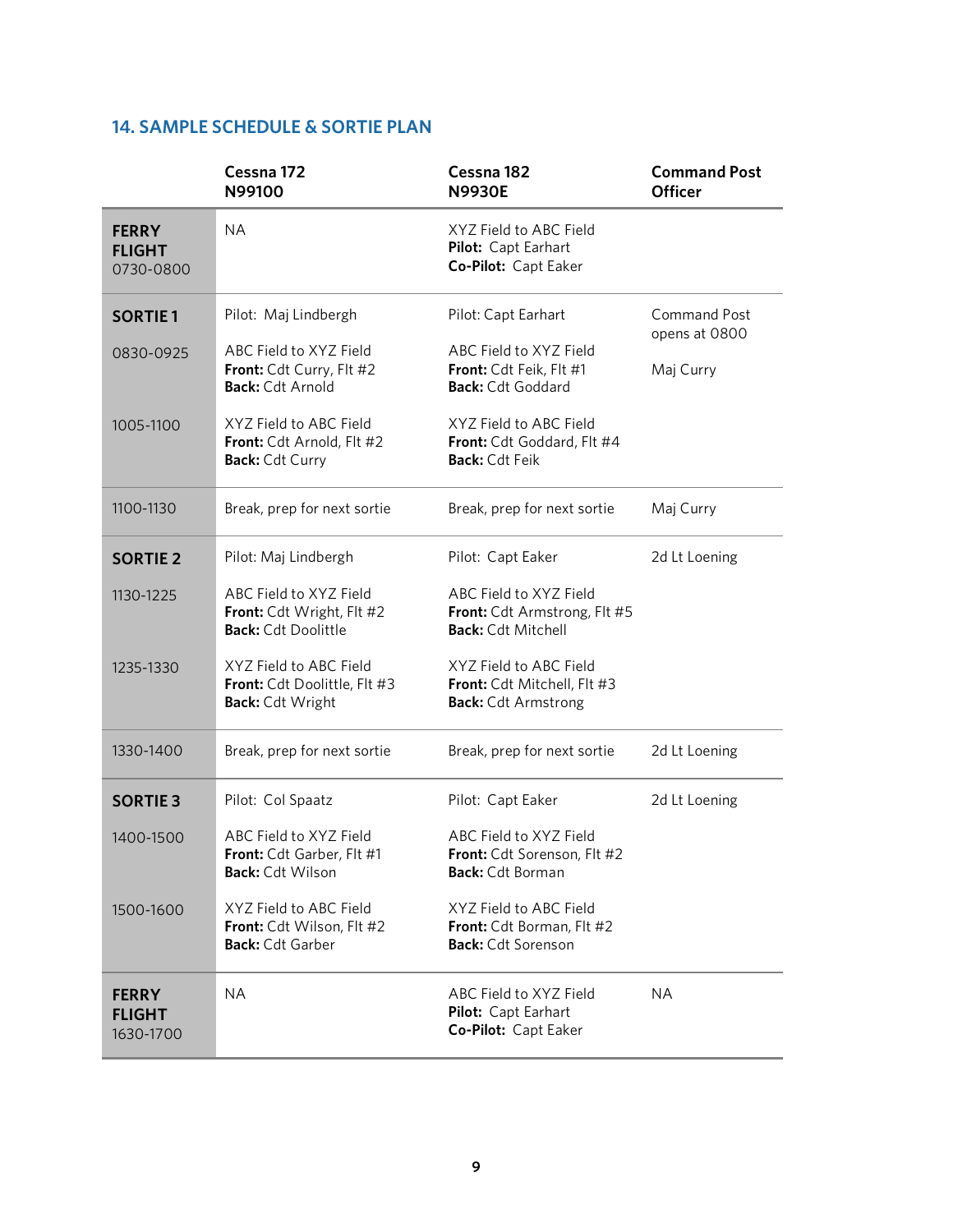### **15. PRE-FLIGHT ACTIVITY**

Many cadets are not only new to flying, they will be visiting a general aviation airport for the first time. During this activity, cadets learn about the airport's anatomy. This optional activity is a good way to occupy cadets as they wait their turn to fly. Further, it provides cadet officers and NCOs with a leadership opportunity.

#### **Suggested Instructor(s)**

- A pilot, aerospace officer, or similar individual should draw upon his or her knowledge to conduct the ground activities listed below.
- Cadet Officers and NCOs could assist in leading the ground activities below, if they are knowledgeable about flying.

#### **Duration of Preflight Activities**

Approximately 45 minutes, but can be adjusted to fit the time available

#### **Objectives**

- 1. Identify key features of a general aviation airport and describe their function
- 2. Identify key features of an aeronautical sectional chart
- 3. Assist the instructor in observing the weather conditions and obtaining a forecast
- 4. Defend the idea that aviators need to be healthy, drug-free, and alert
- 5. Actively observe an aircraft preflight

#### **Best Practices to Consider**

- Create a sortie schedule in advance to make efficient use of the aircraft and to limit the cadets' down-time on the ground.
- Divide the cadets into groups of 2-4 cadets so that they may all have a good view of the aircraft preflight.
- Fly 2 cadets at a time (if the aircraft allows). Fly to a neighboring field, land, have the front seat cadet move to the back seat and vice versa, then return to the home field.
- Start the day by having the first group of cadets complete this Preflight Activity, which should take about an hour. Then send them off to fly. Shortly after the first group launches, the second group should arrive and begin this Preflight Activity. Repeat the cycle as many times as needed.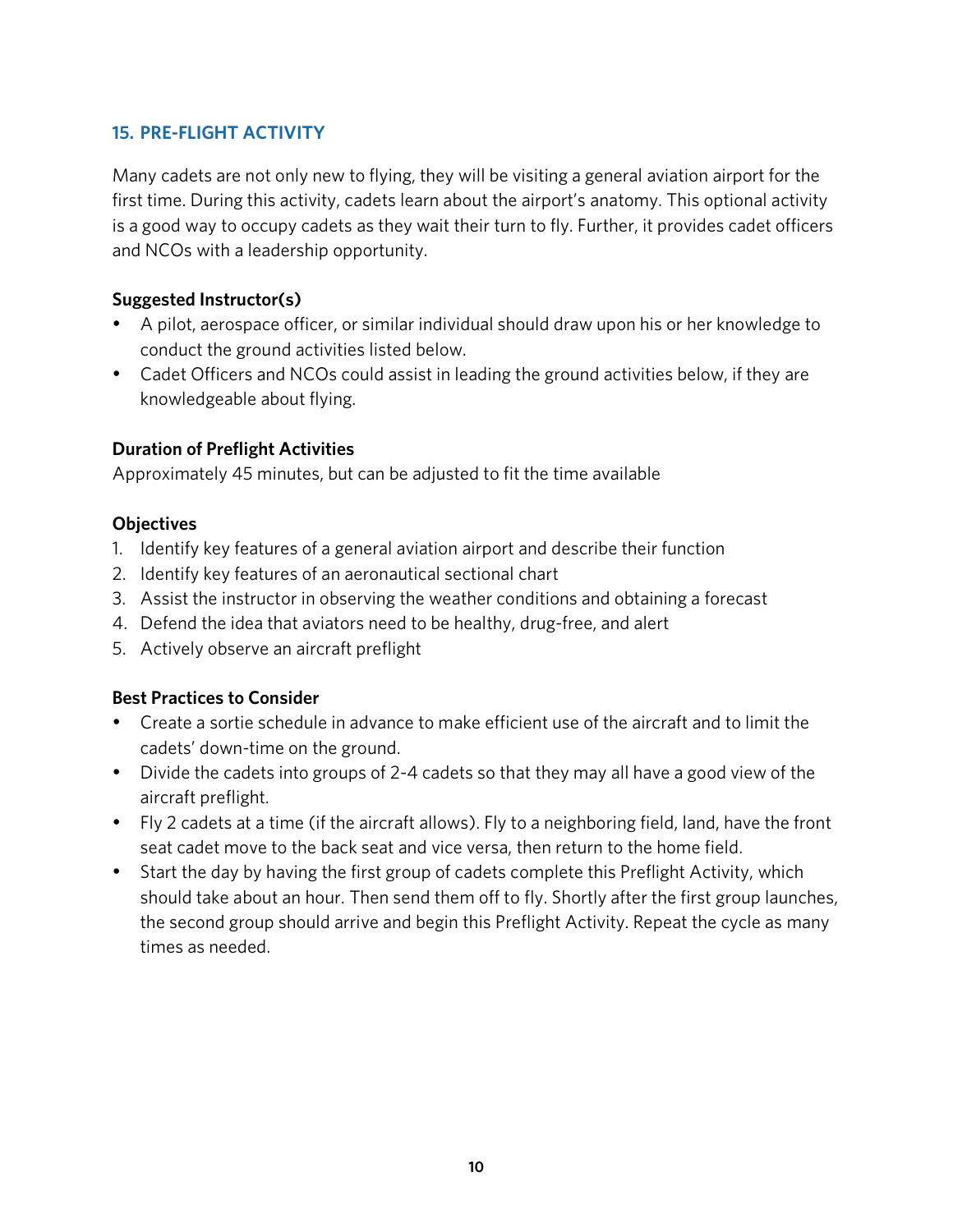#### **Pre-Flight Activity Lesson Outline**

#### **1. Examine the Airport's Anatomy** (10 min)

This might be the cadets' first trip to a small airfield. Find a safe location with a good view of the field to point out and explain the function of the following features (where applicable):

- Windsock
- Active runways
- Taxiways
- Beacon
- Runway markers
- FBOs (fixed base operators)
- Tower
- ILS (instrument landing system)

### **2. Review the Aeronautical Chart** (10 min)

Have the cadets locate their airport on a sectional chart. Point out important features in the area, such as mountains, restricted airspace, VORs, etc. If flying to another airport, have the cadets locate it on the chart and determine the heading they'll be flying each way.

#### **3. Observe the Weather** (10 min)

Have the cadets assist the pilot in command (PIC) or ground instructor in checking the weather conditions, winds aloft, radar, etc.

### **4. Drug Free Ethic** (2 min)

The PIC should pause to mention the importance of following a drug-free ethic. Drugs and alcohol don't mix with flying. On a similar note, crew rest is important, too. Pilots need to be healthy and fully alert.

#### **5. Restroom Break** (10 min)

Last chance for the fliers to use the facilities.

### **6. Preflight** (20 min)

The Pilot-in-Command (or anyone knowledgeable about flying) should lead the cadets through a basic preflight and safety briefing.\* Explain what is being checked and why. Conduct the standard passenger briefing. Encourage the cadets to ask questions.

*\* Of course, the PIC maintains responsibility for pre-flighting the aircraft. But to save time, each group of 2-4 cadets might "preflight" one aircraft on the ground, while another aircraft, pre-flighted once by the PIC, is used for the actual flying.*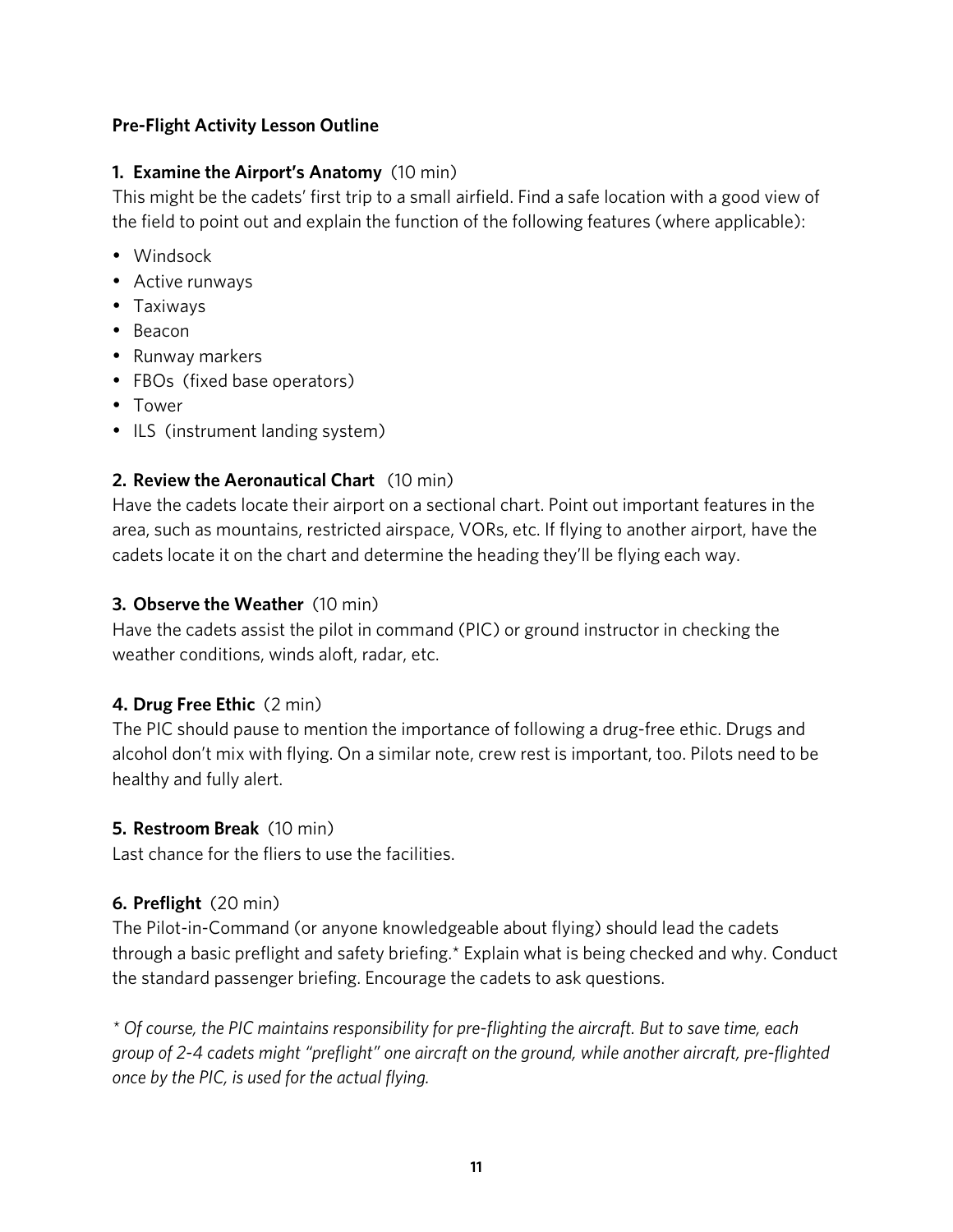#### **16. PARENTS' FACT SHEET**

The *Parents' Guide to the CAP Cadet Program* explains the basics of the cadet orientation flight program, but some parents may want more information. This fact sheet aims to fill that need. A "clean" version of this fact sheet is available in the O-Flight section at gocivilairpatrol.com.

| What if my son or daughter is scared of flying?<br>cadets' anxieties in a number of ways. Through<br>Cadets are never obligated to fly, but we hope<br>they at least give it a try. CAP works to ease | and reassuring. On the day of their flight, cadets<br>science that makes flight possible. They'll meet<br>the pilot and find him or her to be trustworthy<br>classroom instruction, cade(s learn the basic | They'll see their fellow cadets flying and having a<br>CAP leaders beforehand. They'll be glad to help.<br>will help the pilot pre-flight the airplane and get<br>particularly nervous, please talk with your local<br>to see firsthand that their plane is alrworthy.<br>fantastic time. If your son or daughter is | In addition to their uniform, cadets might want to<br>sunglasses, and a copy of their flight syllabus.<br>What should my cadet bring with them?<br>bring some chewing gum, bottled water, | Absolutely. Bring a camera to the arroort and take<br>CAPP 52-7, available at cap rov/pubs.<br>Can I take pictures?                            | partures of your son or daughter while they are on<br>the ground                                                                  | transportation, to provide snacks, and chaperone<br>Morris and Dads might be needed to help with<br>What can I do to help? | cadels. If you're willing to help, please lalk willy<br>your local CAP leaders.                                                                                                                                                                                             |                                                                                                                                                                    |                                                                                                                                                                                                                                              |
|-------------------------------------------------------------------------------------------------------------------------------------------------------------------------------------------------------|------------------------------------------------------------------------------------------------------------------------------------------------------------------------------------------------------------|----------------------------------------------------------------------------------------------------------------------------------------------------------------------------------------------------------------------------------------------------------------------------------------------------------------------|-------------------------------------------------------------------------------------------------------------------------------------------------------------------------------------------|------------------------------------------------------------------------------------------------------------------------------------------------|-----------------------------------------------------------------------------------------------------------------------------------|----------------------------------------------------------------------------------------------------------------------------|-----------------------------------------------------------------------------------------------------------------------------------------------------------------------------------------------------------------------------------------------------------------------------|--------------------------------------------------------------------------------------------------------------------------------------------------------------------|----------------------------------------------------------------------------------------------------------------------------------------------------------------------------------------------------------------------------------------------|
| not intended as formal flight training. If your son<br>Do cadet orientation flights count as bona fide<br>No. The flights are educational and fun, but are<br><b>Hight instruction?</b>               | want to look into our cadet flight academies (see<br>or daughter wants to earn a pilot's license, you'll<br>cap.gov/ncsa)                                                                                  | maneuvers aircraft instruments, weather, etc. A<br>Each flight has a theme. Flights focus on basic<br>What do cadets learn while aloft?<br>detailed syllabus guides the pilot.<br><b>PRACTICAL MATTERS</b>                                                                                                           | CAP never charges cadels for orientation flights.<br>How much do the flights cost?                                                                                                        | In most cases, no. Your signature on your son's or<br>daughter's membership application is sufficient.<br>Do I need to sign a permission slip? | Yes. Each cadet may receive up to 5 flights in a<br>powered aircraft and 5 flights in a glider.<br>Can cadets fly more than once? | CAP pilots closely monitor how the cadets are<br>What if my son or daughter gets airsick?                                  | available, and the pilot can land the aircraft within<br>your son or daughter is prone to motion sickness<br>a few minutes' time. Also, it helps to have a light<br>snack but not a full meal shortly before flying. If<br>leeling while aloft. Airsickness bags are always | please tell your local leaders beforehand.                                                                                                                         | Cadet orientation flights are safe, fun, and educational. Oftentimes, Moms and Dads<br>are more nervous about the flights than the cadets. We hope this detailed fact sheet<br>has reassured you about our commitment to your child's safety |
|                                                                                                                                                                                                       |                                                                                                                                                                                                            |                                                                                                                                                                                                                                                                                                                      | in command at all times, and only the pilot will fly<br>the airplane during takeoff, landing, and other                                                                                   |                                                                                                                                                | conditions that the FAA calls "visual flight rules."                                                                              |                                                                                                                            | In powered aircraft, cadets are aloft for 45 to 60                                                                                                                                                                                                                          | to 120 minutes of flight time, In glider aircraft, the<br>minutes. If I wo cadets fly at once, they share 90<br>flight time will depend on the soaring conditions. | A small airport near your hometown will probably<br>serve as the day's base of operations. The cadets<br>nearby alrport, land, switch seats, and return to                                                                                   |
| <b>CADET ORIENTATION FLIGHTS:</b><br>ATIONAL                                                                                                                                                          |                                                                                                                                                                                                            | CAP gives cadets the opportunity to experience the wonder of flight. Orientation<br>flights are among the most exciting aspects of cadet life.                                                                                                                                                                       |                                                                                                                                                                                           | No. Cadets fly only in fair weather, under<br>Do cadets fly in inclement weather?<br>critical moments of the flight.                           |                                                                                                                                   | What type of aircraft do cadets fly?<br>THE PLIGHT ITSELF                                                                  | With few exceptions, most cadets will fly in a<br>CAP-owned single-engine Cessna, or a glider<br>How long is the flight?                                                                                                                                                    | Where do the cadets fly?                                                                                                                                           | may stay in the immediate vicinity, or fly to a<br>the original airport.                                                                                                                                                                     |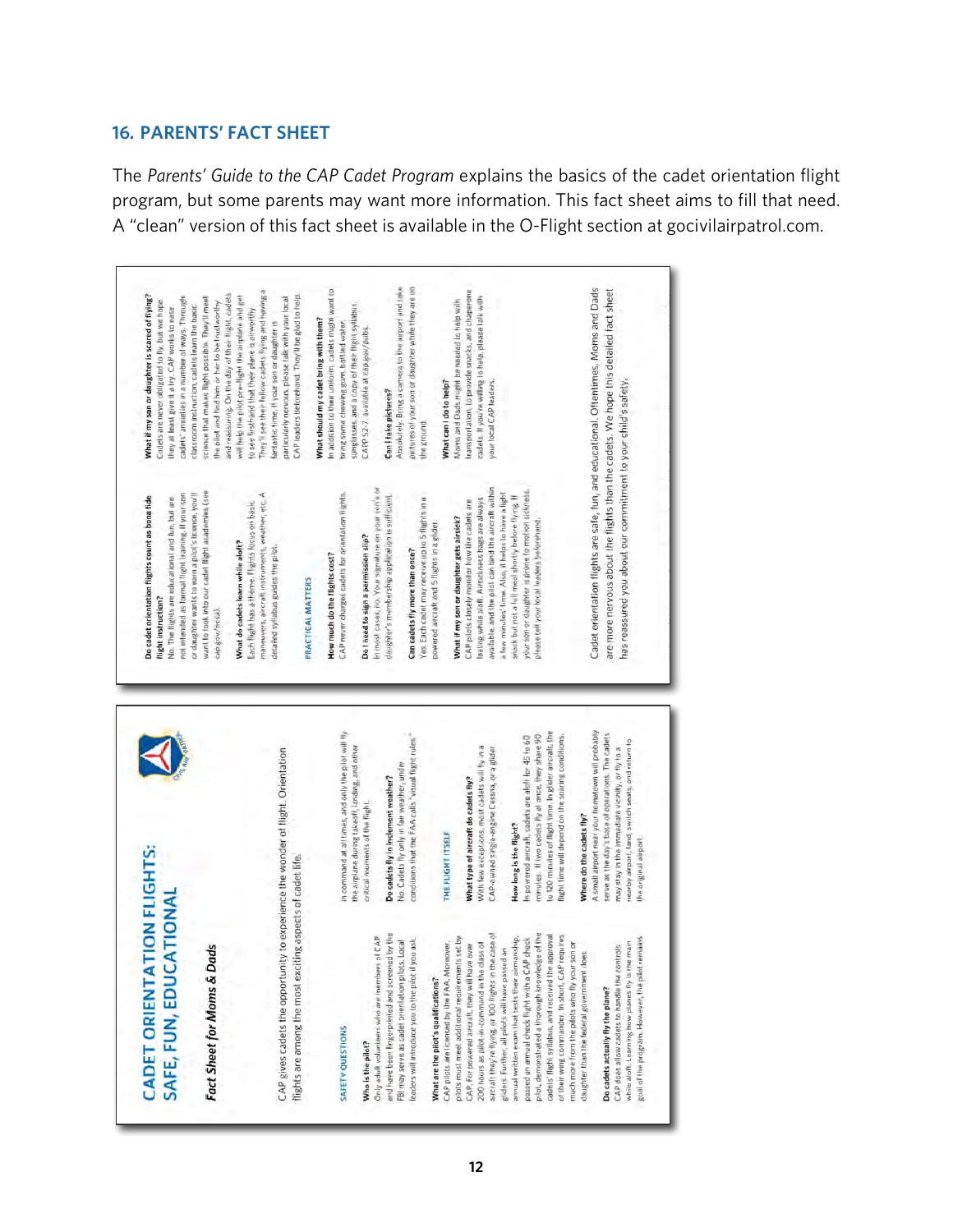#### **17. SAMPLE PRESS RELEASE**

*Change the text shown in blue to make this story your own*

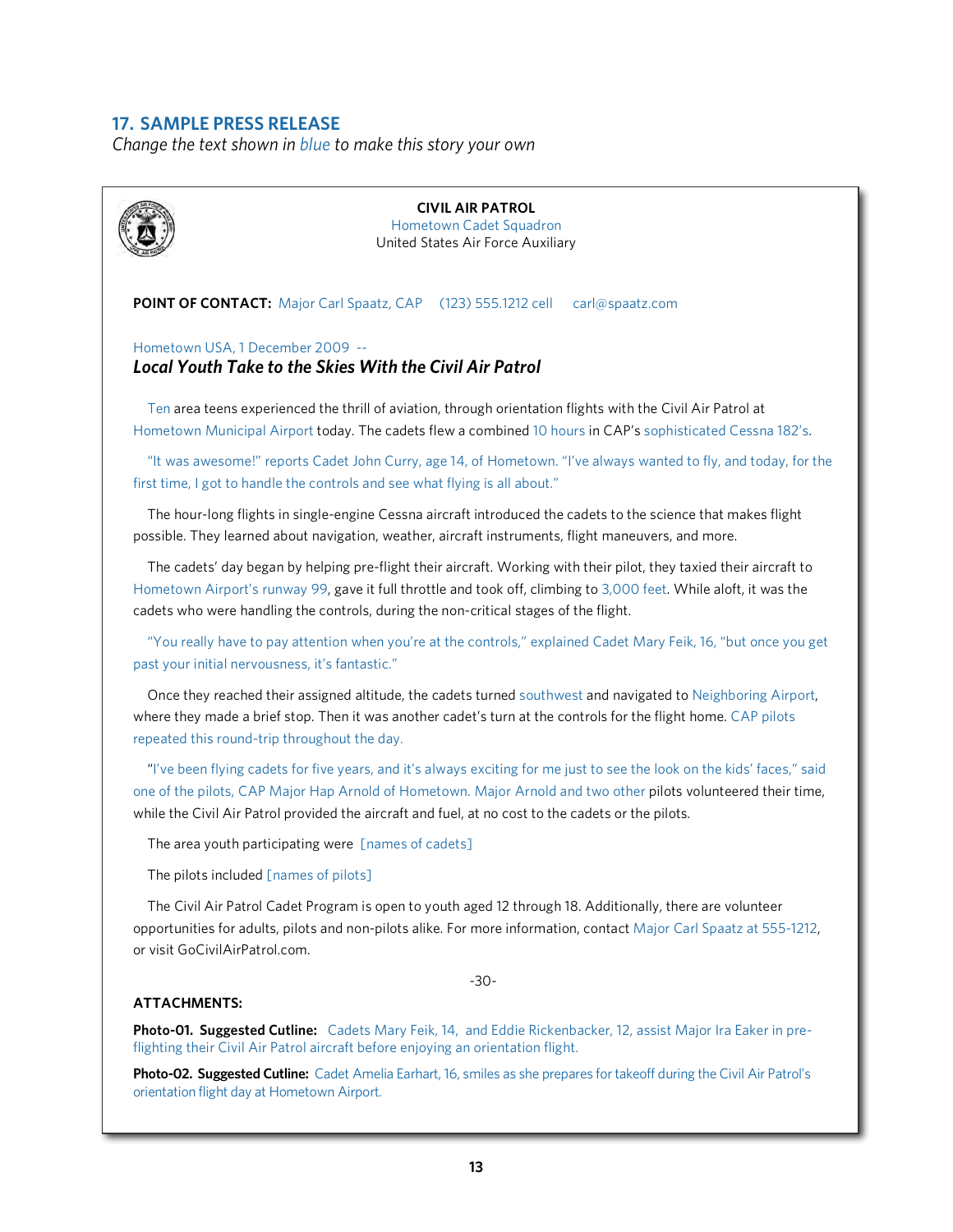**18. O-FLIGHT PAPER REGISTER**

|                                                                 | Sortie Number                                                | $\overline{\phantom{0}}$ | $\mathbf{\Omega}$ | w | 4 | rU) | ৩ | $\overline{\phantom{0}}$ | $\infty$ |
|-----------------------------------------------------------------|--------------------------------------------------------------|--------------------------|-------------------|---|---|-----|---|--------------------------|----------|
|                                                                 | <b>GIRAD</b><br>Pilot Name                                   |                          |                   |   |   |     |   |                          |          |
| Use this sheet to record flight data for later entry into WMIRS | <b>aqvT</b> &<br><b>Aircraft Tail Number</b>                 |                          |                   |   |   |     |   |                          |          |
|                                                                 | <b>Call Sign</b>                                             |                          |                   |   |   |     |   |                          |          |
|                                                                 | Take Off Airport                                             |                          |                   |   |   |     |   |                          |          |
|                                                                 | Landing Airport                                              |                          |                   |   |   |     |   |                          |          |
|                                                                 | Estimated Sortie Hours                                       |                          |                   |   |   |     |   |                          |          |
|                                                                 | <b>Actual Sortie Hours</b>                                   |                          |                   |   |   |     |   |                          |          |
|                                                                 | Estimated Take Off Time (Z)                                  |                          |                   |   |   |     |   |                          |          |
| Mission Number:                                                 | Syllabus Number<br>Actual Take Off Time (Z)                  |                          |                   |   |   |     |   |                          |          |
|                                                                 | <b>GIRAD B</b><br>Front Seat Cadet Name                      |                          |                   |   |   |     |   |                          |          |
| Date:                                                           | (if applicable)<br><b>CAPID</b><br>Back Seat Cadet #1 Name & |                          |                   |   |   |     |   |                          |          |
|                                                                 | (if applicable)<br><b>CAPID</b><br>Back Seat Cadet #2 Name & |                          |                   |   |   |     |   |                          |          |
|                                                                 |                                                              |                          |                   |   |   |     |   |                          |          |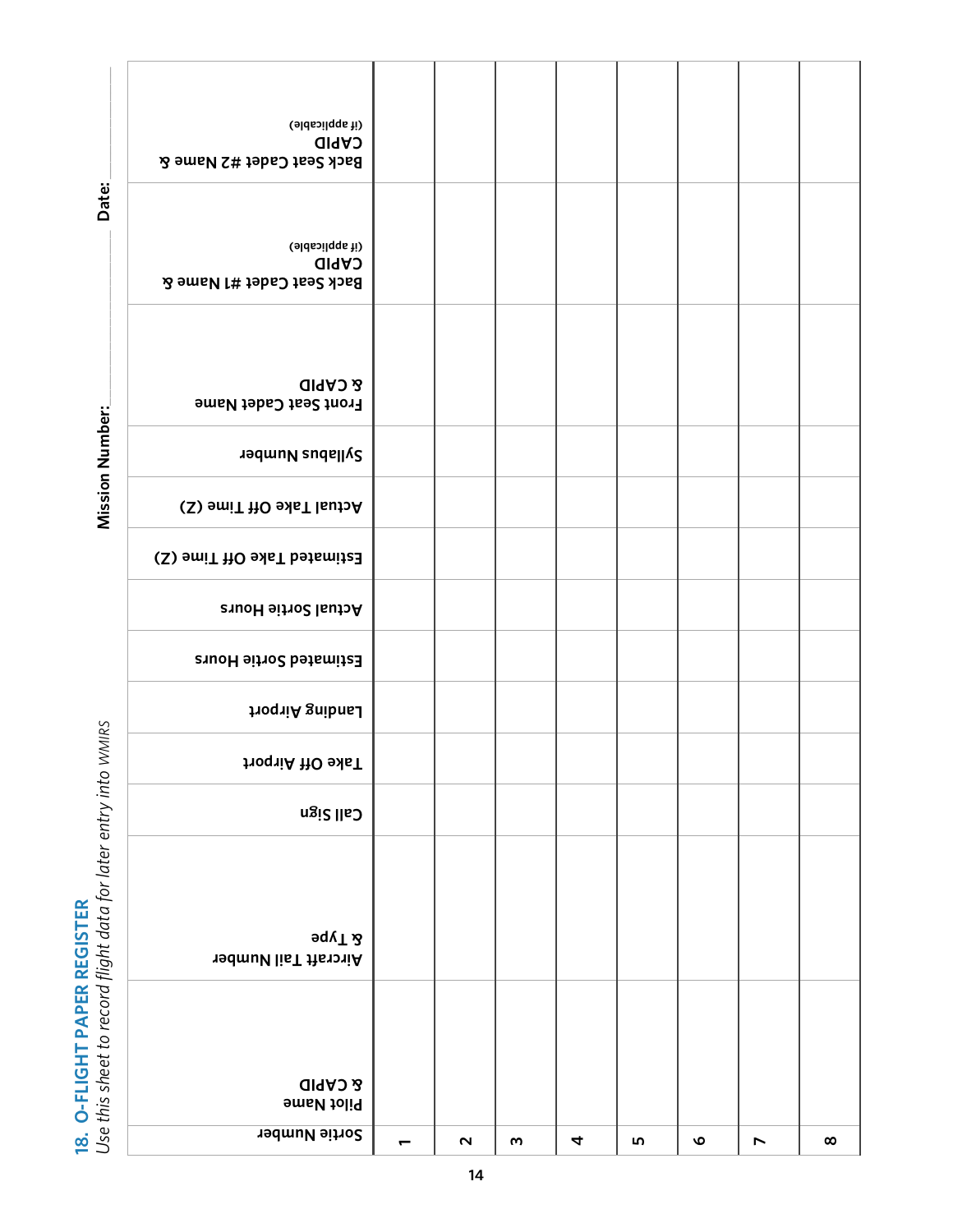# **ORIENTATION FLIGHT SYLLABI**

*Pilots should try to make the flights as "hands-on" as possible for the cadets, safety permitting*

## **19. ORIENTATION FLIGHTS IN GLIDER AIRCRAFT**

Glider flights allow cadets to experience the thrill and wonder of silent flight. The program provides for the reimbursement of up to five glider syllabus rides in addition to the usual reimbursement of five powered syllabus rides. National Headquarters will reimburse for both the glider and the tow plane, and the reasonable ferrying costs, at the published CAPR 173-3 rates.

If ground launched, launch as necessary to provide at least 80% of the syllabus objectives. Thermal as necessary to provide at least 80% of the syllabus objectives. Gliders will not be thermalled below 1500 feet AGL.

Cadets may, at the glider orientation pilot's discretion, handle the controls after the orientation pilot has successfully demonstrated the procedures, but only during flight conditions allowed by CAPR 60-1. **Pilots are never to permit cadets to handle the controls at takeoff or landing or when below 1000 ft AGL.** "Handling the controls" means touching the flight controls in any manner.

The correct technical term is sailplane, but we use the common term "glider" throughout this guide.

## **20.ORIENTATION FLIGHTS IN POWERED AIRCRAFT**

Flights in powered aircraft allow cadets to experience the thrill and wonder of general aviation. The program provides for the reimbursement of up to five powered syllabus rides in addition to the five glider rides mentioned above. National Headquarters will reimburse for the aircraft and its reasonable ferry costs at the published CAPR 173-3 rates.

Cadets may, at the orientation pilot's discretion, handle the controls after the orientation pilot has successfully demonstrated the procedures, but only during the non-critical stages of the flight. **Pilots are never to permit cadets to handle the controls at takeoff or landing or when below 1000 ft AGL.** (See CAPR 60-1 for full details.) "Handling the controls" means touching the flight controls in any manner.

> *The flight syllabi are formatted to fit a standard checklist binder or kneepad.*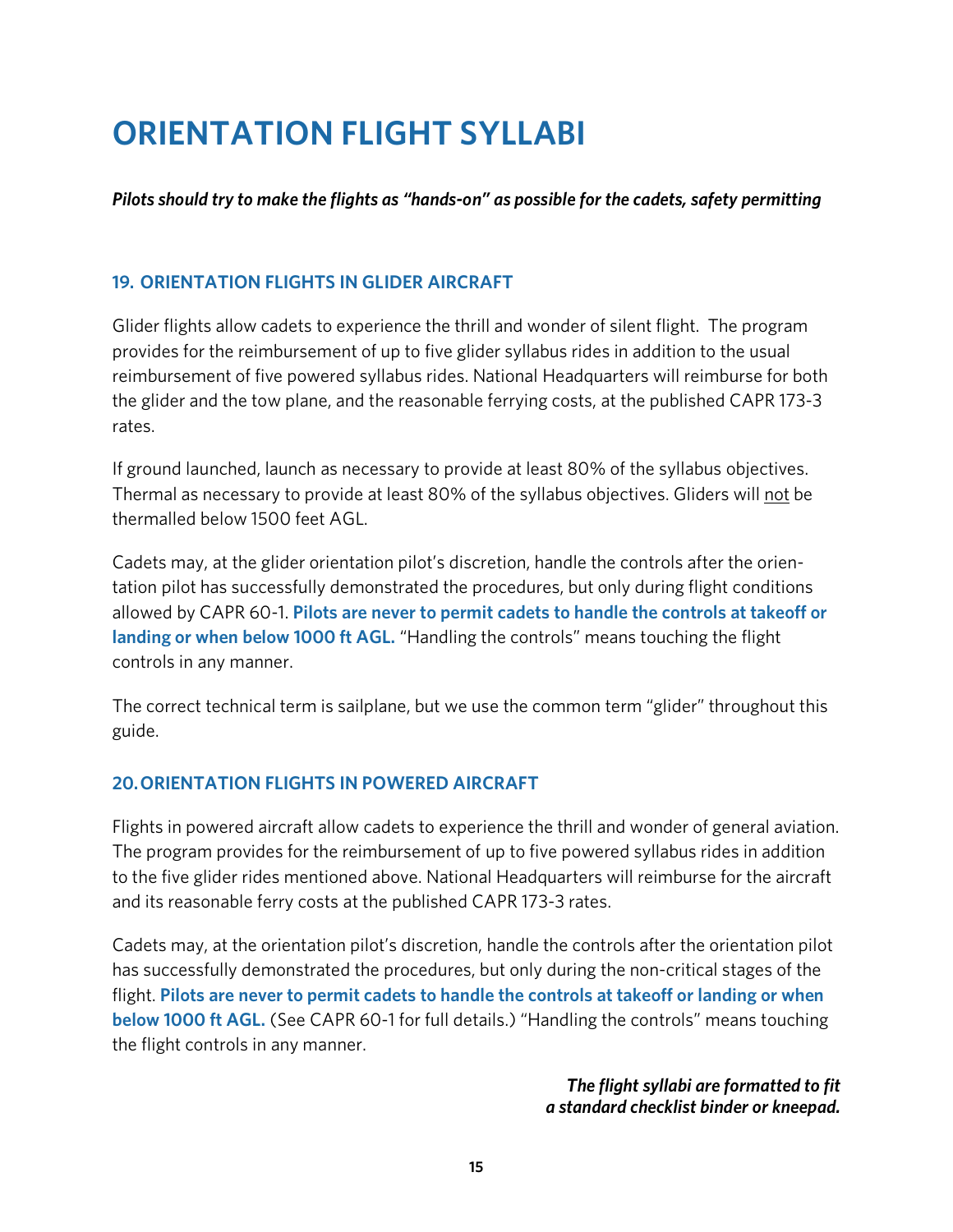| <b>GLIDER</b><br>CADET ORIENTATION FLIGHT SYLLABUS                                | GLIDER<br>Climb Out<br>Ġ                                                                   |
|-----------------------------------------------------------------------------------|--------------------------------------------------------------------------------------------|
|                                                                                   | Discuss glider's position in relation to tow plane or                                      |
| Themes: Ground handling, preflight, takeoff & landing                             | launch vehicle:                                                                            |
| Estimated Time: 1 sortie                                                          | Describe the high tow position during aero tow.<br>ä                                       |
| SYLLABUS <sub>1</sub><br>Cadet Textbook Reference: Aerospace Dimensions, Module 1 | SYLLABUS <sub>1</sub><br>Discuss glider pitch attitude and position during<br>نم           |
| Ground Handling                                                                   | ground launch.                                                                             |
| Show how to ground handle the glider.<br>.<br>M                                   | Release<br>$\ddot{\sim}$                                                                   |
| Emphasize surface areas not to be touched.<br>.<br>ف                              | Show & tell about the release to include clearing, release<br>ā                            |
| Preflight Inspection<br>$\overline{\mathbf{N}}$                                   | confirmation, & release procedures.                                                        |
| Show how to preflight launch equipment & glider<br>ā                              | In Flight<br>ထံ                                                                            |
| Show & explain the towrope's or cable's function.<br>نم                           | Show & tell about the use of flight controls in gliding flight, to<br>ä                    |
| Mention documents required to be aboard (AROW).<br>.<br>ن                         | include drag devices.                                                                      |
| Show main parts of glider & explain their function.<br>ಕ                          | Point out the glider's attitude in relation to the horizon & at<br>.<br>ف                  |
|                                                                                   | different airspeeds.                                                                       |
| controls during<br>3. Launch Procedures Cadets are never to handle the            | Ø<br>Show & tell about performance airspeeds: lift-over drag<br>ن                          |
| take-off, landing, or when below 1000 ft AGL.                                     | minimum sink airspeeds.                                                                    |
| Aero Tow:                                                                         | Identify familiar landmarks, ground features, and the position of<br>ಕ                     |
| rsonnel.<br>Explain the duties & purpose of ground launch pe<br>.<br>M            | the airport with respect to glider altitude and position.                                  |
| Discuss aero tow launch signals.<br>نم                                            |                                                                                            |
|                                                                                   | 9. Approach to Landing                                                                     |
| Ground Launch:                                                                    | Cadets are never to handle the controls during take-off, landing, or                       |
| personnel.<br>a. Explain the duties & purpose of the ground launch                | when below 1000 ft AGL.                                                                    |
| Discuss ground launch signals.<br>.<br>ف                                          | Show & tell about the traffic pattern. Discuss the reasons for a<br>ä                      |
|                                                                                   | standardized entry procedure.                                                              |
| 4. Before Takeoff                                                                 | Show & tell about the pre-landing checklist.<br>.<br>ت                                     |
| Show & tell about the routine cockpit checks.<br>ā                                | Explain the use of a crab to maintain position (if needed).<br>ن                           |
| Explain the sequence of events prior to takeoff.<br>نم                            | Identify the base turn and leg of the pattern.<br>ರ                                        |
| up tow line<br>(Example: Tow hook connection & checks, taking                     | Show & tell about the final approach; discuss aim point, touch.<br>$\dot{\mathbf{\omega}}$ |
| slack, etc.)                                                                      | down point, & stop point, and discuss use of drag devices                                  |
| 5. Takeoff                                                                        | 10. Landing & Rollout                                                                      |
| tow plane at<br>Show & tell about the glider's position behind the<br>ā           | Show & tell about the landing attitude.<br>ā                                               |
| takeoff & when airborne.                                                          | Point out the correct procedure for landing rollout.<br>نم                                 |
| Describe the glider's position during takeoff roll & initial climb.<br>نم         |                                                                                            |
| Describe emergency actions to be taken at different altitudes.<br>ن               | 11. Post Flight: Questions & Answers                                                       |

. . . . . . .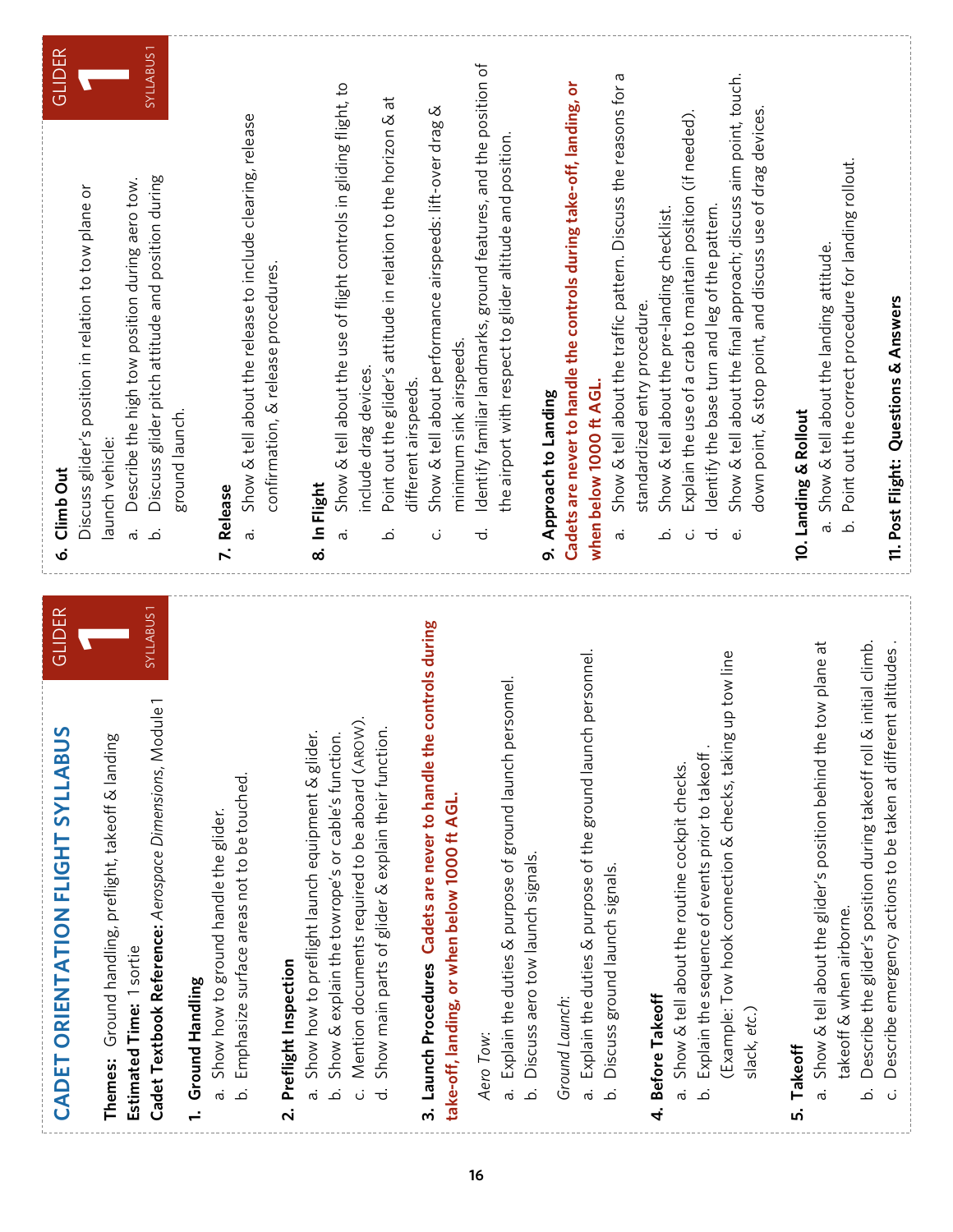| <b>GLIDER</b><br>CADET ORIENTATION FLIGHT SYLLABUS | <b>SYLLABUS3</b><br>Cadet Textbook Reference: Aerospace Dimensions, Module 1<br>Advanced glider flight maneuvers<br>Estimated Time: 1 sortie<br>Theme:  | Discuss previously completed flights, as appropriate.<br>Discuss principles for staying safe during this flight.<br>Preflight<br>ā,<br>نم<br>$\div$    | Cadets are never to handle the controls during take-off, landing, or<br>2. In Flight (minimum altitude of 1500' AGL)<br>when below 1000 ft AGL. | Demonstrate slow flight during straight & turning descents.<br>Perform clearing turns emphasizing collision avoidance.<br>.<br>ف<br>ā | Demonstrate straight ahead and turning stalls as appropriate,<br>emphasizing stall recognition and recovery<br>.<br>ن | Demonstrate medium and steep bank turns as appropriate.<br>$\vec{\sigma}$                                          | Discuss over-banking tendency.<br>$\widehat{\subset}$ | Discuss proper rudder coordination.<br>$\widehat{C}$                           | Discuss aft control stick requirements to keep the nose up.<br>Explain load factor during turns.<br>$\widehat{\odot}$<br>نه | Discuss steep spirals and spins; emphasize the difference and the<br>dangers of excessive load factors in steep spirals.<br><u>ب</u>          | Demonstrate forward and side slips and discuss their purpose.<br>οò | Post Flight: Questions & Answers<br>ന് |
|----------------------------------------------------|---------------------------------------------------------------------------------------------------------------------------------------------------------|--------------------------------------------------------------------------------------------------------------------------------------------------------|-------------------------------------------------------------------------------------------------------------------------------------------------|---------------------------------------------------------------------------------------------------------------------------------------|-----------------------------------------------------------------------------------------------------------------------|--------------------------------------------------------------------------------------------------------------------|-------------------------------------------------------|--------------------------------------------------------------------------------|-----------------------------------------------------------------------------------------------------------------------------|-----------------------------------------------------------------------------------------------------------------------------------------------|---------------------------------------------------------------------|----------------------------------------|
| <b>GLIDER</b><br>CADET ORIENTATION FLIGHT SYLLABUS | SYLLABUS <sub>2</sub><br>Cadet Textbook Reference: Aerospace Dimensions, Module<br>Normal glider flight maneuvers<br>Estimated Time: 1 sortie<br>Theme: | Discuss previously completed flights, as appropriate.<br>Discuss principles for staying safe during this flight.<br>Preflight<br>.<br>ف<br>ä<br>$\div$ | Cadets are never to handle the controls during take-off, landing, or<br>2. In Flight (minimum altitude of 1500' AGL)<br>when below 1000 ft AGL. | is stable in<br>Trim for level flight; show & tell how the glider remain<br>hands-off flight.<br>ā                                    | Emphasize attitude flying.<br>.<br>ف                                                                                  | Discuss the effects of lift, drag, and gravity, and how gravity<br>Emphasize the importance of clearing.<br>ن<br>ಕ | propels the glider.                                   | ative wind<br>Discuss the relationship of lift, angle of attack, and rel<br>نه | Show & tell straight and turning glides at various speeds<br>(minimum sink, best lift over drag, and pattern speed).<br>Ļ.  | component of lift, adverse yaw, turn coordination, slipping and<br>Show & tell shallow banked turn; discuss the horizontal<br>skidding.<br>oo | Explain load factor during turns.<br>.<br>ع                         | Post Flight: Questions & Answers<br>ന് |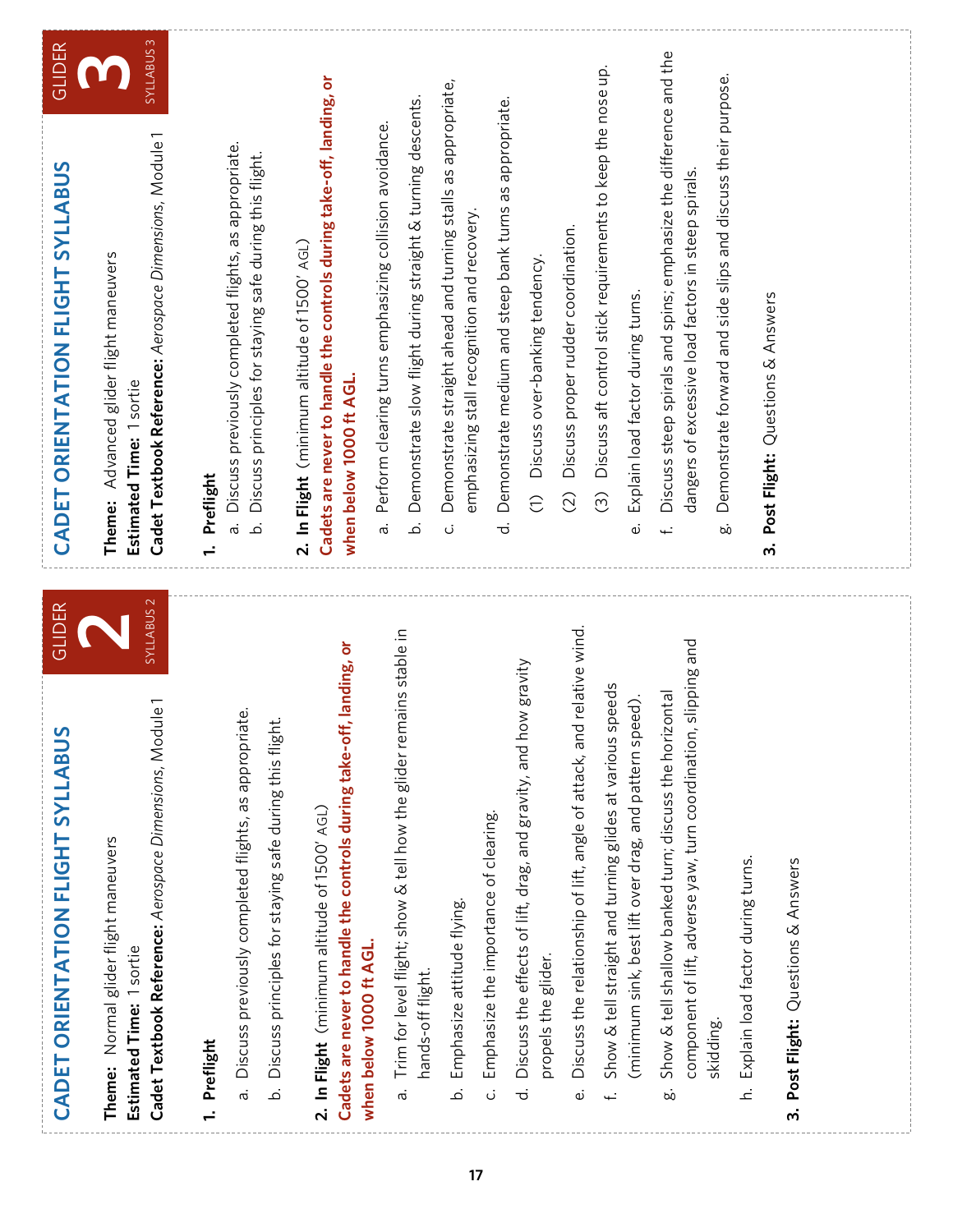| GLIDER<br>CADET ORIENTATION FLIGHT SYLLABUS                                                                                                                     | GLIDER<br>ORIENTATION FLIGHT SYLLABUS<br>CADET                                                                                                                                                                                          |
|-----------------------------------------------------------------------------------------------------------------------------------------------------------------|-----------------------------------------------------------------------------------------------------------------------------------------------------------------------------------------------------------------------------------------|
| SYLLABUS <sub>4</sub><br>Cadet Textbook Reference: Aerospace Dimensions, Module 2<br>Use of instruments in soaring flight<br>Estimated Time: 1 sortie<br>Theme: | <b>SYLLABUS5</b><br>Cadet Textbook Reference: Aerospace Dimensions, Module 3<br>Estimated Time: 1 sortie<br>Weather<br>Themes:                                                                                                          |
| Preflight<br>$\ddot{ }$                                                                                                                                         | Preflight<br>$\div$                                                                                                                                                                                                                     |
| Discuss previously completed flights, as appropriat<br>ä                                                                                                        | Discuss previously completed flights, as appropriate<br>ā                                                                                                                                                                               |
| ڹڢ<br>Discuss principles for staying safe during this flight<br>خ                                                                                               | Discuss principles for staying safe during this flight.<br>نم                                                                                                                                                                           |
| to the airspeed<br>Explain the pitot/static system and its relationship<br>indicator, altimeter, and variometer.<br>ن                                           | Discuss thermal soaring: the effect of heating, thermal structure,<br>locating thermals (cumulus clouds, dust devils, surface dust &<br>smoke, soaring birds, other sailplanes, etc.).<br>ن                                             |
| Explain the magnetic compass and its inherent errors<br>$\vec{\sigma}$                                                                                          | Discuss methods of soaring, as appropriate:<br>$\vec{a}$                                                                                                                                                                                |
| 2. In Flight                                                                                                                                                    | Ridge and slope soaring<br>$\widehat{\cup}$                                                                                                                                                                                             |
| landing, or<br>Cadets are never to handle the controls during take-off,<br>when below 1000 ft AGL.                                                              | Wind effects and requirements, soaring in upslope lift, leeside<br>turbulence, slope and ridge requirements<br>$\widehat{C}$                                                                                                            |
| GL), true<br>Explain the difference between absolute altitude (A<br>ä                                                                                           | Sea breeze soaring<br>$\widehat{\odot}$                                                                                                                                                                                                 |
| altitude (MSL), and pressure altitude (PA).                                                                                                                     | Mountain wave soaring; formation, visual indications,<br>associated turbulence<br>$\overline{4}$                                                                                                                                        |
| Demonstrate how to read the altimeter.<br>خ                                                                                                                     |                                                                                                                                                                                                                                         |
| difference between indicated airspeed, true airspeed, and ground<br>d discuss the<br>Demonstrate how to read the airspeed indicator an<br>speed<br>ن            | Cadets are never to handle the controls during take-off, landing, or<br>2. In Flight (cover those topics appropriate to local conditions)<br>when below 1000 ft AGL.                                                                    |
| Identify how altitude and airspeed are related.<br>ಕ                                                                                                            | Demonstrate thermal soaring; discuss thermal entry and when &<br>how to turn into the thermal; discuss thermalling with other<br>ā                                                                                                      |
| (air currents).<br>Demonstrate how to read the variometer and discuss the<br>indications of rising and/or falling thermal activity (<br>نه                      | sailplanes, best airspeed, and flying between thermals.                                                                                                                                                                                 |
| iscuss compass<br>turning errors (variation, deviation, magnetic dip, and oscillation<br>Demonstrate turns using the magnetic compass; d<br>error)<br>تب        | Demonstrate ridge or slope soaring; emphasize best speed to fly,<br>general rules for turning on the ridge, approaching other<br>Demonstrate sea breeze or shear line soaring.<br>sailplanes, and other "rules of the road."<br>نم<br>ن |
| 3. Post Flight: Questions & Answers                                                                                                                             | Demonstrate wave soaring; explain wave structure, wave crests,<br>and rotor; identify lenticular clouds, if present.<br>Post Flight: Questions & Answers<br>$\vec{d}$<br>ന്                                                             |
|                                                                                                                                                                 |                                                                                                                                                                                                                                         |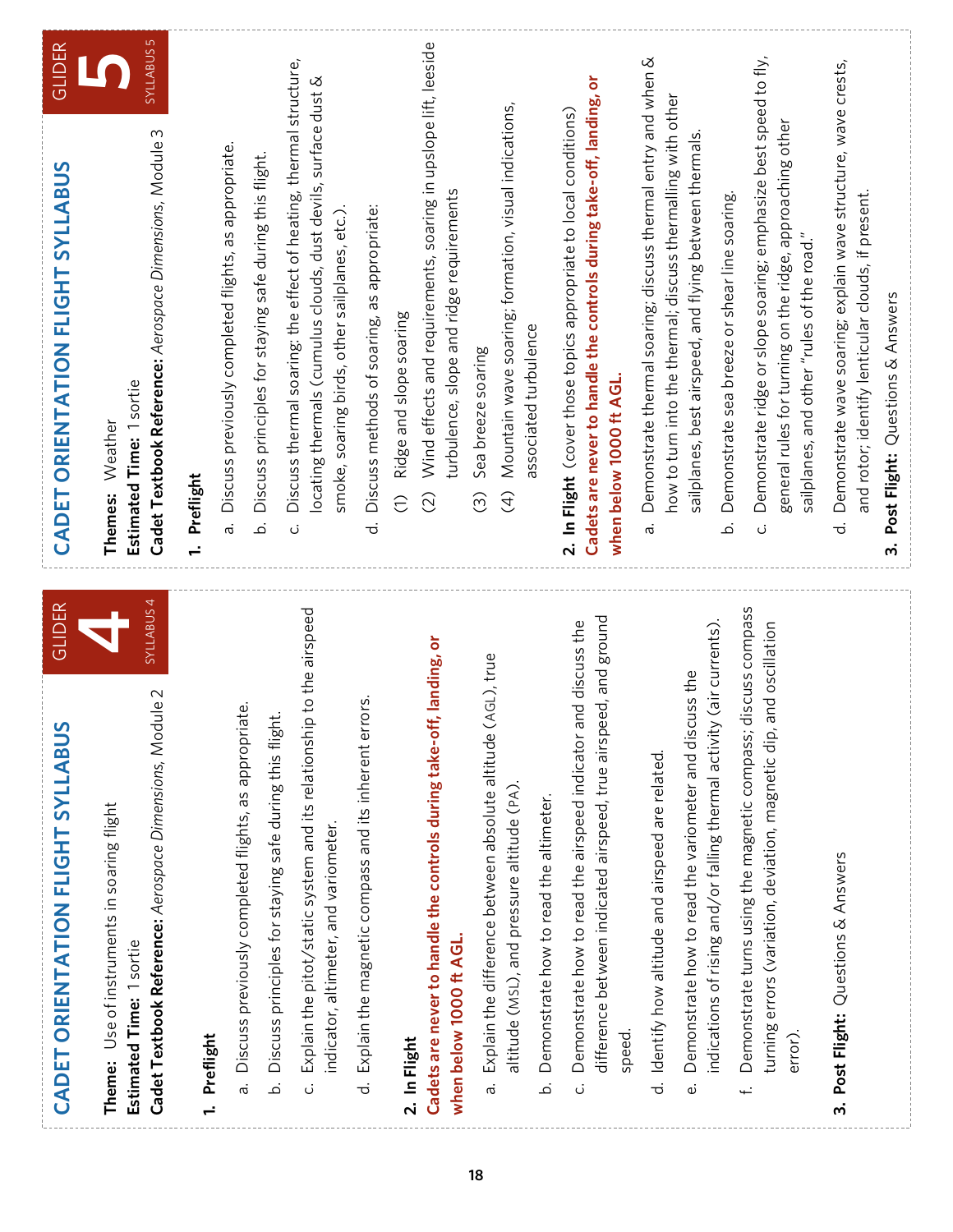| POWERED<br>CADET ORIENTATION FLIGHT SYLLABUS                                                                                               | POWERED<br>6. Approach to Landing                                                                                                    |
|--------------------------------------------------------------------------------------------------------------------------------------------|--------------------------------------------------------------------------------------------------------------------------------------|
|                                                                                                                                            | Cadets are never to handle the controls during take-off,                                                                             |
| Ground handling, preflight, take-off & landing<br>Themes:                                                                                  | landing, or when below 1000 ft AGL.                                                                                                  |
| <b>SYLLABUS 6</b><br>Cadet Textbook Reference: Aerospace Dimensions, Module 1<br>Estimated Time: 0.7 hours                                 | <b>SYLLABUS 6</b><br>the reasons for a standardized entry procedure and<br>Explain the approach to the traffic pattern; explain<br>ā |
| Ground Handling<br>$\ddot{ }$                                                                                                              | perform the before landing check.                                                                                                    |
| Demonstrate proper ground handling; identify those surface areas<br>ā                                                                      | Discuss the elements of the traffic pattern.<br>.<br>ف                                                                               |
| that are not to be touched.                                                                                                                | Discuss the final approach and the importance of maintaining the<br>ن                                                                |
| Preflight Inspection<br>$\overline{\mathbf{v}}$                                                                                            | correct airspeed                                                                                                                     |
| inspection.<br>Show and tell while performing a routine pre-flight<br>ä                                                                    | Landing & Roll-Out<br>$\ddot{\sim}$                                                                                                  |
| on board.<br>b. Identify the required documents that must be kept                                                                          | a. Explain the landing attitude.                                                                                                     |
| Show and tell about the airplane's basic anatomy.<br>ن<br>                                                                                 | b. Point out the correct procedure for landing roll-out.                                                                             |
| Discuss principles for staying safe during this flight<br>$\vec{a}$                                                                        |                                                                                                                                      |
| Before Take-Off:<br>ന്                                                                                                                     | Post Flight: Questions & Answers<br>ထံ                                                                                               |
| Using the checklist, show and tell about routine cockpit checks.<br>.<br>G                                                                 |                                                                                                                                      |
| Explain the sequence of events prior to take-off.<br>.<br>ف                                                                                |                                                                                                                                      |
| Take-Off<br>$\vec{r}$                                                                                                                      |                                                                                                                                      |
| off, landing, or<br>Cadets are never to handle the controls during take-<br>when below 1000 ft AGL.                                        |                                                                                                                                      |
| Discuss airplane position during takeoff roll and initial climb;<br>demonstrate rudder controls.<br>ā                                      |                                                                                                                                      |
| άS<br>Describe emergency actions to be taken at different altitudes,<br>discussed during the "before take-off" checklist.<br>.<br>ف        |                                                                                                                                      |
| In-Flight (minimum altitude of 2500' AGL)<br><u>ທ່</u>                                                                                     |                                                                                                                                      |
| Show and tell about the use of flight controls.<br>ā                                                                                       |                                                                                                                                      |
| Point out the airplane's attitude in relation to the horizon and<br>different airspeeds.<br>نم                                             |                                                                                                                                      |
| Identify familiar landmarks, ground features, and the position of<br>the airport with respect to the airplane's altitude and position<br>ن |                                                                                                                                      |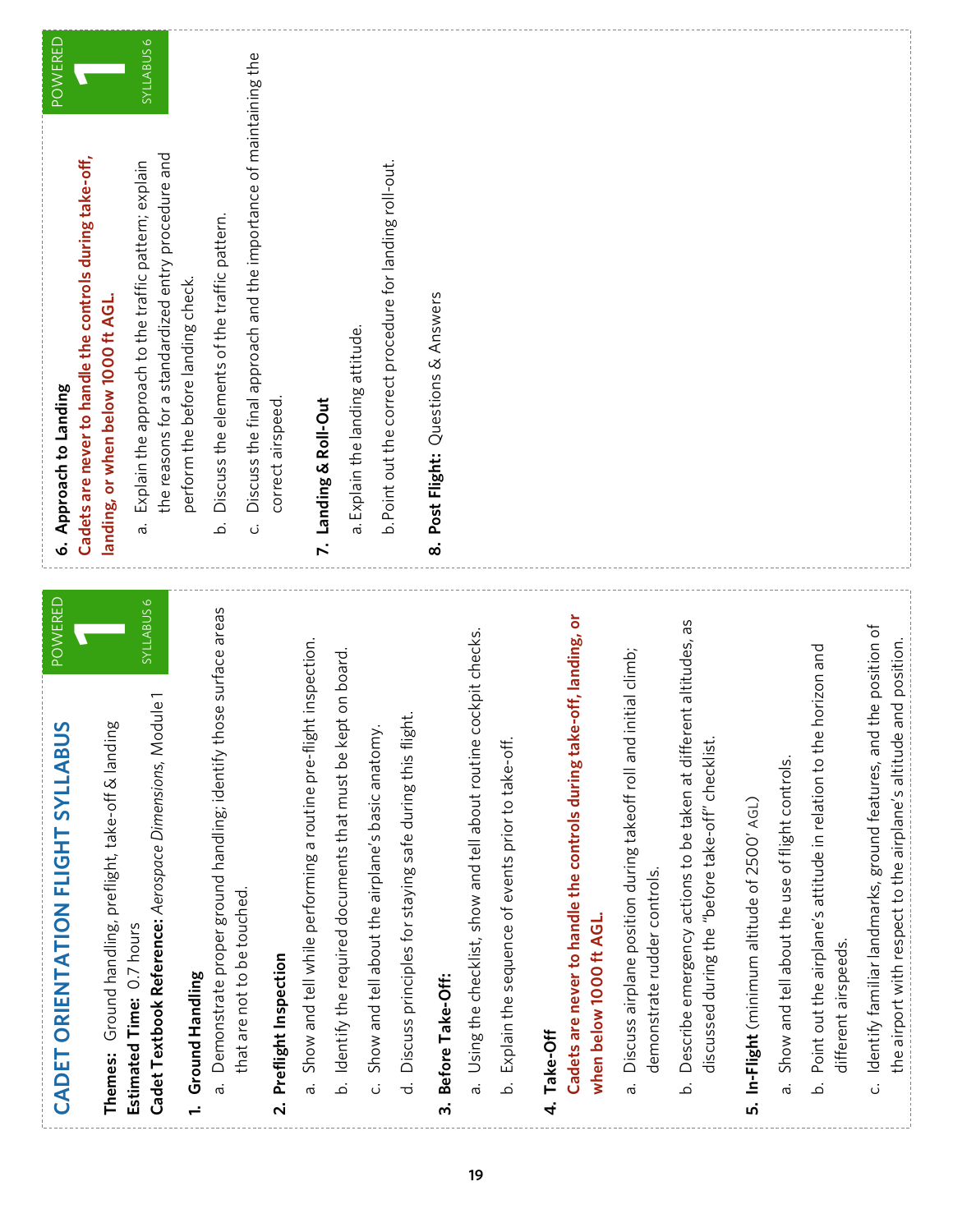| CADET ORIENTATION FLIGHT SYLLABUS<br><b>POWERED</b><br>ທ<br>CADET ORIENTATION FLIGHT SYLLABU | Cadet Textbook Reference: Aerospace Dimensions, Module 1<br>Advanced flight maneuvers<br>Estimated Time: 1.0 hours<br>Themes:<br>SYLLABUS 7<br>Cadet Textbook Reference: Aerospace Dimensions, Module 1 | Discuss previously completed flights, as appropriate.<br>Discuss principles for staying safe during this flight.<br>Preflight<br>.<br>ف<br>ā<br>$\div$<br>Discuss previously completed flights, as appropriate.<br>封<br>Discuss principles for staying safe during this flig | Cadets are never to handle the controls during take-off, landing, or<br>In-Flight (minimum altitude of 2500' AGL)<br>when below 1000 ft AGL.<br>$\overline{\mathbf{v}}$<br>Cadets are never to handle the controls during take-off, landing, or | Demonstrate slow flight (minimum controllable airspeed - MCA).<br>Perform climbing turns, emphasizing collision avoidance<br>نم<br>ā<br>aircraft in hands-<br>Trim for level flight; point out the stability of the | Demonstrate straight ahead and turning stalls, as appropriate.<br>ن | All stalls are to be imminent stalls (first aerodynamic indication of an<br>oncoming stall, which is usually the stall warning alarm); back seat<br>passengers are not allowed when demonstrating stalls.<br>Show and tell about the trim controls and straight flying to a<br>Discuss the effects of lift, drag, and gravity on the airplane. | Demonstrate medium and steep bank turns; discuss proper rudder<br>ಕ<br>id relative wind.<br>Discuss the relationship of lift, angle of attack, an | coordination and control stick requirements to keep the nose up.<br>Explain load factor during turns.<br>نه<br>Demonstrate a shallow banked turn and point out how the<br>airplane will maintain the turn with controls neutral. | Discuss steep spirals and spins; emphasize the difference and<br>dangers of excessive load factors in steep spirals<br>Ļ. | Demonstrate ground reference maneuvers used in search<br>activities (parallel track, S-turns, expanding square)<br>ÖÓ | Questions & Answers<br>Post Flight:<br>ന് |  |
|----------------------------------------------------------------------------------------------|---------------------------------------------------------------------------------------------------------------------------------------------------------------------------------------------------------|------------------------------------------------------------------------------------------------------------------------------------------------------------------------------------------------------------------------------------------------------------------------------|-------------------------------------------------------------------------------------------------------------------------------------------------------------------------------------------------------------------------------------------------|---------------------------------------------------------------------------------------------------------------------------------------------------------------------------------------------------------------------|---------------------------------------------------------------------|------------------------------------------------------------------------------------------------------------------------------------------------------------------------------------------------------------------------------------------------------------------------------------------------------------------------------------------------|---------------------------------------------------------------------------------------------------------------------------------------------------|----------------------------------------------------------------------------------------------------------------------------------------------------------------------------------------------------------------------------------|---------------------------------------------------------------------------------------------------------------------------|-----------------------------------------------------------------------------------------------------------------------|-------------------------------------------|--|
|                                                                                              | Themes: Normal flight maneuvers                                                                                                                                                                         |                                                                                                                                                                                                                                                                              | In-Flight (minimum altitude of 2500' AGL)                                                                                                                                                                                                       |                                                                                                                                                                                                                     |                                                                     | checkpoint using visual references.                                                                                                                                                                                                                                                                                                            |                                                                                                                                                   |                                                                                                                                                                                                                                  | Explain load factor during turns.                                                                                         | Post Flight: Questions & Answers                                                                                      |                                           |  |